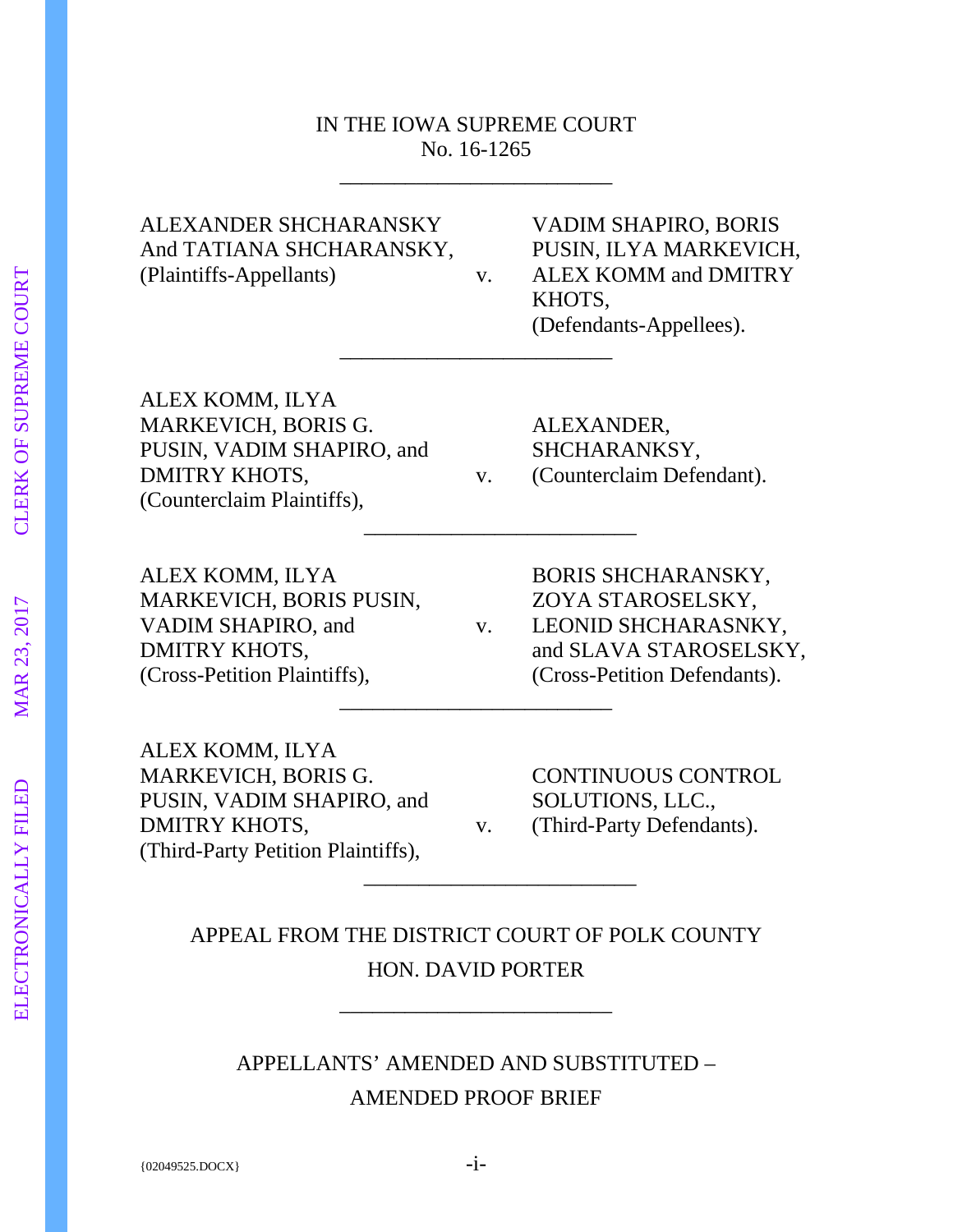# THE WEINHARDT LAW FIRM

\_\_\_\_\_\_\_\_\_\_\_\_\_\_\_\_\_\_\_\_\_\_\_\_\_

Mark E. Weinhardt Danielle M. Shelton 2600 Grand Avenue, Suite 450 Des Moines, IA 50312 Telephone: (515) 244-3100 Facsimile: (515) 288-0407 Email: [mweinhardt@weinhardtlaw.com](mailto:mweinhardt@weinhardtlogan.com) [dshelton@weinhardtlaw.com](mailto:wortman@weinhardtlogan.com)

ATTORNEYS FOR PLAINTIFFS-APPELLANTS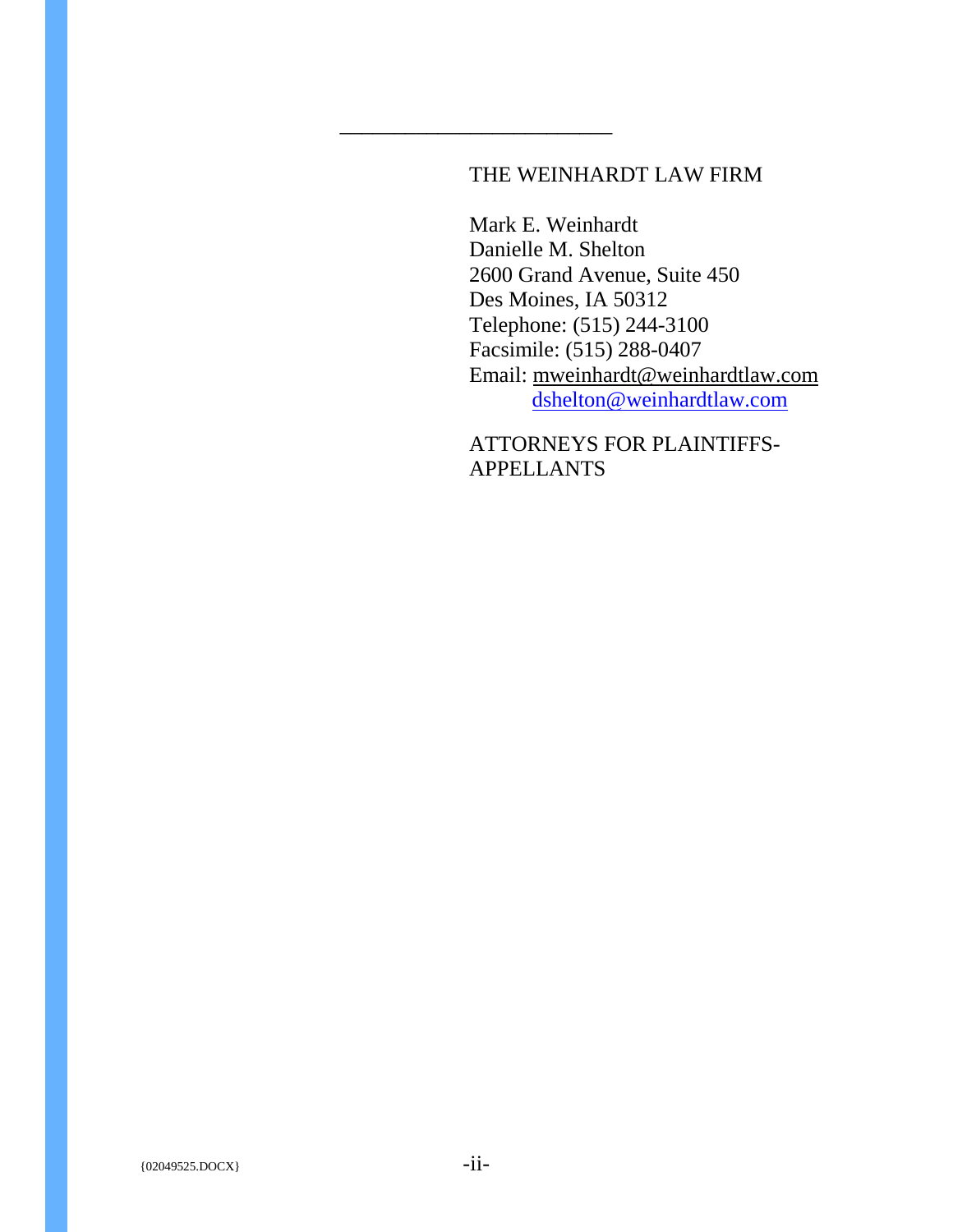# **TABLE OF CONTENTS**

| I.  | The Court Erred in Concluding that the Monies Transferred Were        |  |
|-----|-----------------------------------------------------------------------|--|
| II. | The Court Erred in Concluding that If the Transfers Were not Gifts or |  |
|     |                                                                       |  |
|     |                                                                       |  |
|     |                                                                       |  |
|     |                                                                       |  |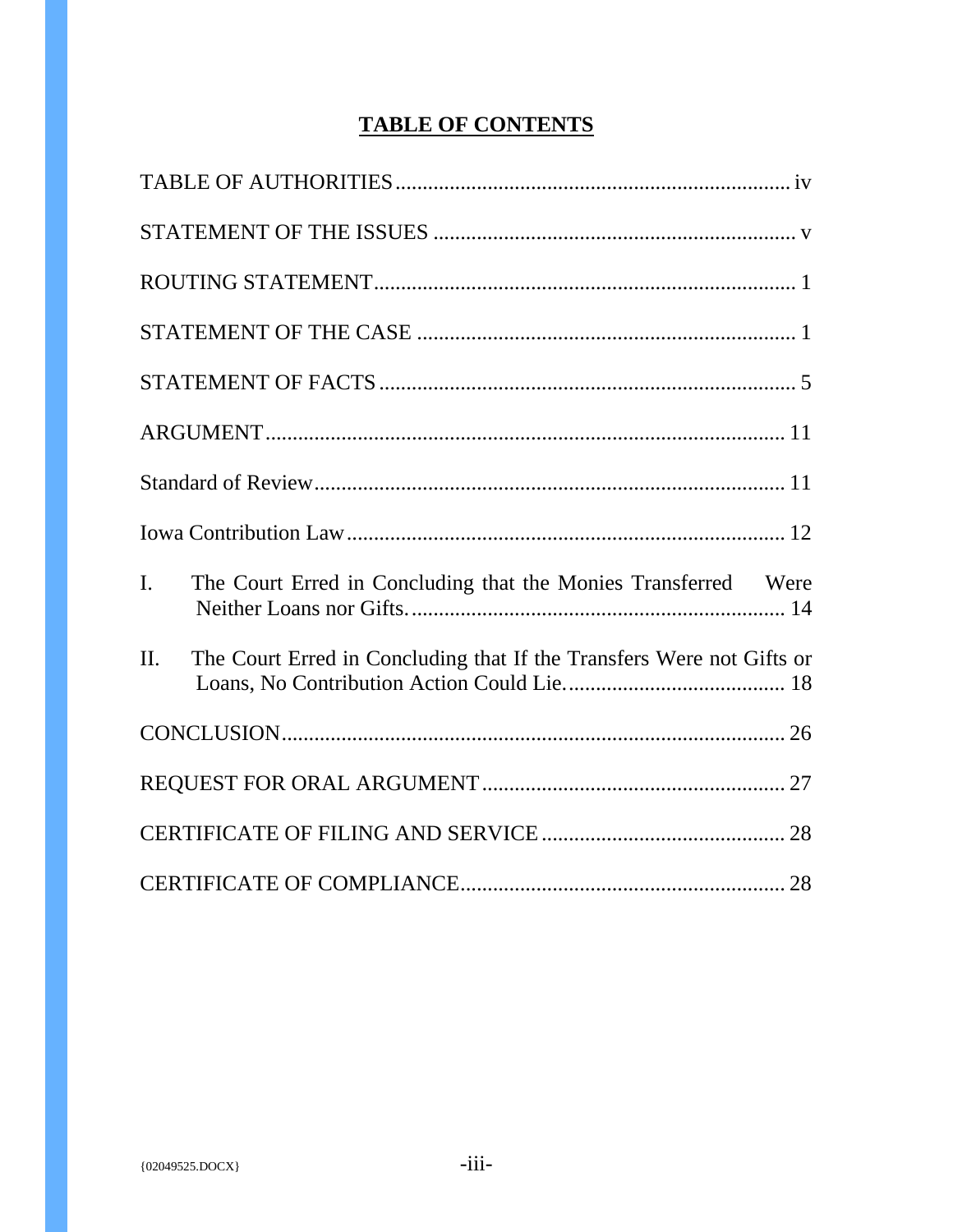# **TABLE OF AUTHORITIES**

<span id="page-3-0"></span>

| Farmers Co-op. Ass'n v. Cooper, 720 N.W. 2d 192 (Table),               |
|------------------------------------------------------------------------|
| Fencl v. City of Harpers Ferry, 620 N.W. 2d 808 (Iowa 2000) 11         |
| Hansen v. Lanes, 695 N.W. 2d 333 (Table), 2004 WL 2947947              |
| Hills Bank & Trust Co. v. Converse, 772 N.W. 2d 764 (Iowa 2009) 12, 26 |
| Johnson v. Kaster, 637 N.W. 2d 174 (Iowa 2001)  11, 12                 |
| Perkins v. Madison County Livestock & Fair Ass'n, 613 N.W. 2d 264      |
| San Joaquin Valley Bank v. Gate City Oil Co, 173 P. 781                |
| Shcharansky v. Shapiro, 842 N.W. 2d 387 (Table), 2013 WL 6116883       |
| State ex rel. Palmer v. Unisys Corp, 637 N.W.2d 142 (Iowa 2001) 12     |
| <b>Statutes</b>                                                        |
|                                                                        |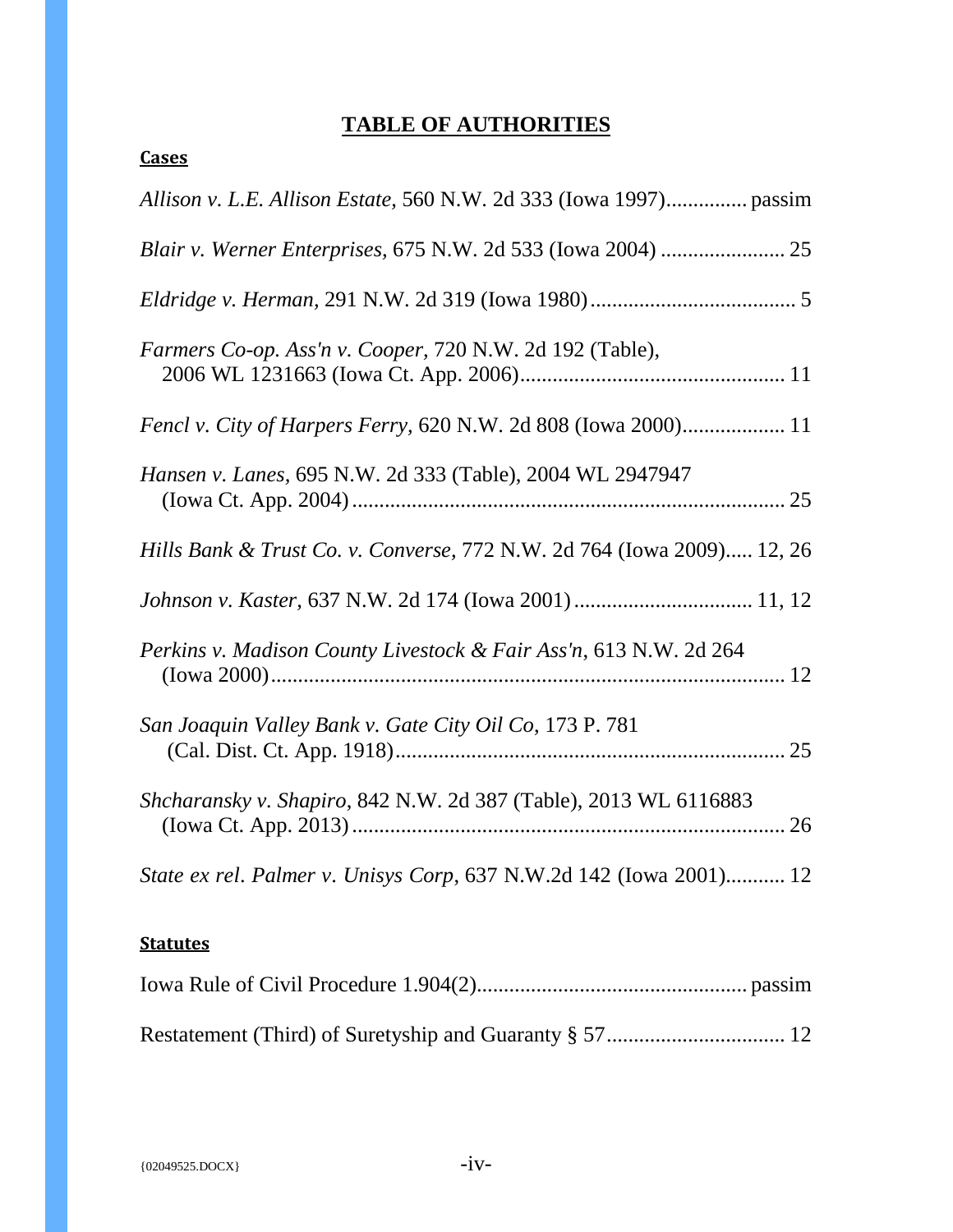# **STATEMENT OF THE ISSUES**

## <span id="page-4-0"></span>I. THE COURT ERRED IN CONCLUDING THAT THE MONIES TRANSFERRED WERE NEITHER LOANS OR GIFTS.

*Hills Bank & Trust Co*. *v*. *Converse*, 772 N.W.2d 764, 772-73 (Iowa 2009)

*State ex rel*. *Palmer v*. *Unisys Corp*., 637 N.W.2d 142, 149 (Iowa 2001)

# II. THE COURT ERRED IN CONCLUDING THAT IF THE TRANSFERS WERE NOT GIFTS NOR LOANS, NO CONTRIBUTION ACTION COULD LIE.

*Allison v. L.E. Allison Estate,* 560 N.W.2d 333 (Iowa 1997)

*Blair v. Werner Enterprises,* 675 N.W.2d 533 (Iowa 2004)

*Hansen v. Lanes*, 695 N.W.2d 333 (Table), 2004 WL 2947947 (Iowa Ct. App. 2004)

*[Hills Bank & Trust Co. v. Converse,](https://a.next.westlaw.com/Link/Document/FullText?findType=Y&serNum=2019817892&pubNum=595&originatingDoc=I1ba9a845531c11e3a341ea44e5e1f25f&refType=RP&fi=co_pp_sp_595_772&originationContext=document&transitionType=DocumentItem&contextData=(sc.Search)#co_pp_sp_595_772)* 772 N.W.2d 764, 772–73 (Iowa [2009\)](https://a.next.westlaw.com/Link/Document/FullText?findType=Y&serNum=2019817892&pubNum=595&originatingDoc=I1ba9a845531c11e3a341ea44e5e1f25f&refType=RP&fi=co_pp_sp_595_772&originationContext=document&transitionType=DocumentItem&contextData=(sc.Search)#co_pp_sp_595_772)

*Shcharansky v. Shapiro,* 2013 WL 6116883, at \*5 (Iowa Ct. App. 2013)

*San Joaquin Valley Bank v. Gate City Oil Co.*, 173 P. 781 (Cal. Dist. Ct. App. 1918)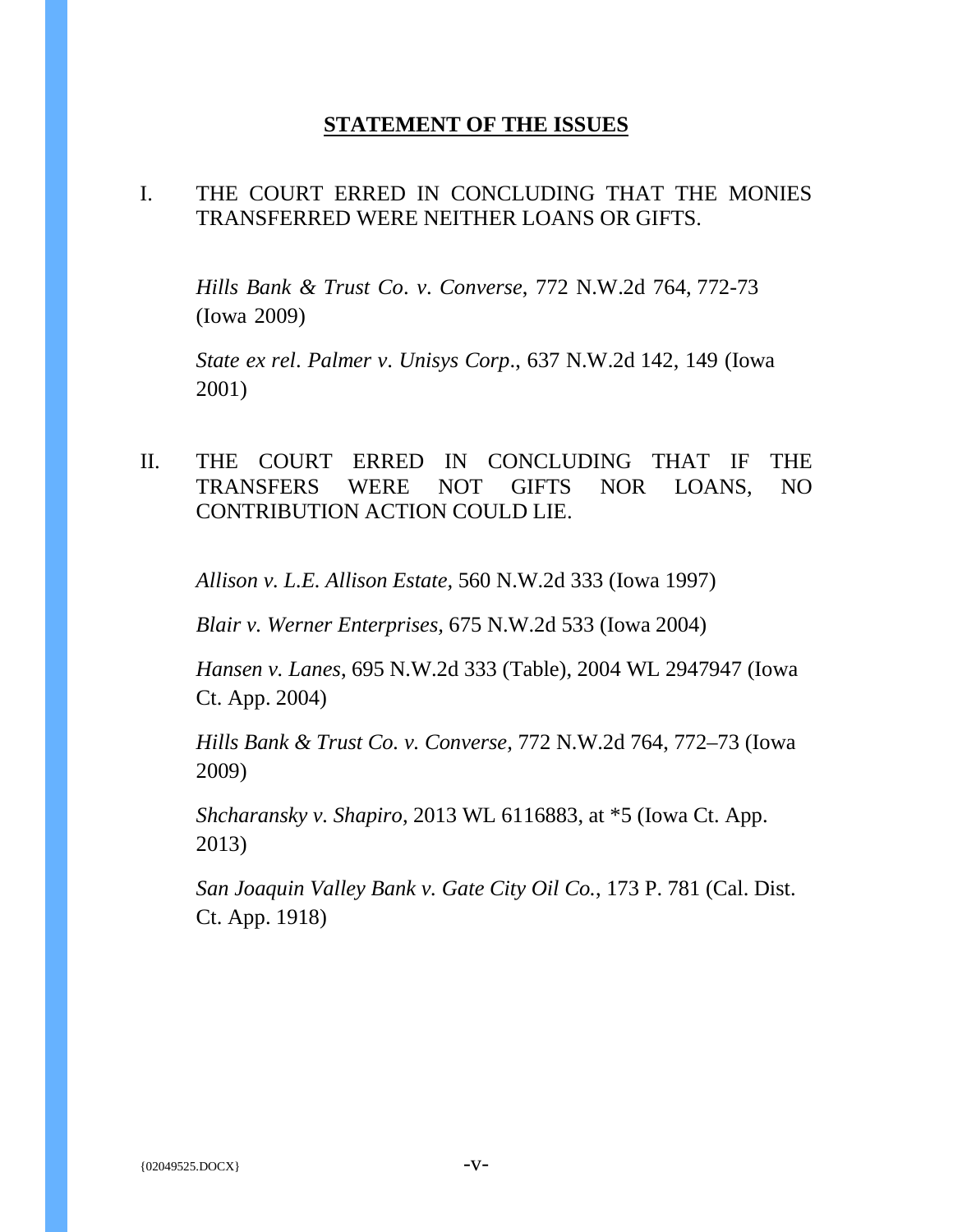#### **ROUTING STATEMENT**

<span id="page-5-0"></span>This appeal presents the application of existing legal principles and thus should be transferred to the Court of Appeals. *See* Iowa R. App. P. 6.1101(3)(a).

#### **STATEMENT OF THE CASE**

<span id="page-5-1"></span>In this action, Plaintiffs Alexander and Tatiana Shcharansky (the "Shcharanskys") sought contribution from the Shapiro Group Defendants<sup>[1](#page-5-2)</sup> for payments the Shcharanskys made on a debt owed to Wells Fargo Bank ("Wells Fargo"). The primary obligor on the debt was Continuous Control Solutions, Inc. ("CCS"). Certain members of the Shcharansky Group<sup>[2](#page-5-3)</sup> and members of the Shapiro Group personally guaranteed that debt. The debt was incurred while CCS was under the control of the Shapiro Group Defendants. In 2007, control of CCS passed from the Shapiro Group to members of the Shcharansky Group.

In 2009, Wells Fargo obtained a judgment on its loans against CCS as well as against the personal guarantors of the loans, including the Shapiro Group Defendants. Following that judgment, CCS entered into a

<span id="page-5-2"></span><sup>&</sup>lt;sup>1</sup> The Shapiro Group Defendants are comprised of Defendants Vadim Shapiro, Boris Pusin, Ilya Markevich, Alex Komm, and Dmitry Khots.

<span id="page-5-3"></span><sup>&</sup>lt;sup>2</sup> The Shcharansky Group is comprised of Plaintiffs Alexander and Tatiana Shcharansky and related parties not involved in this litigation.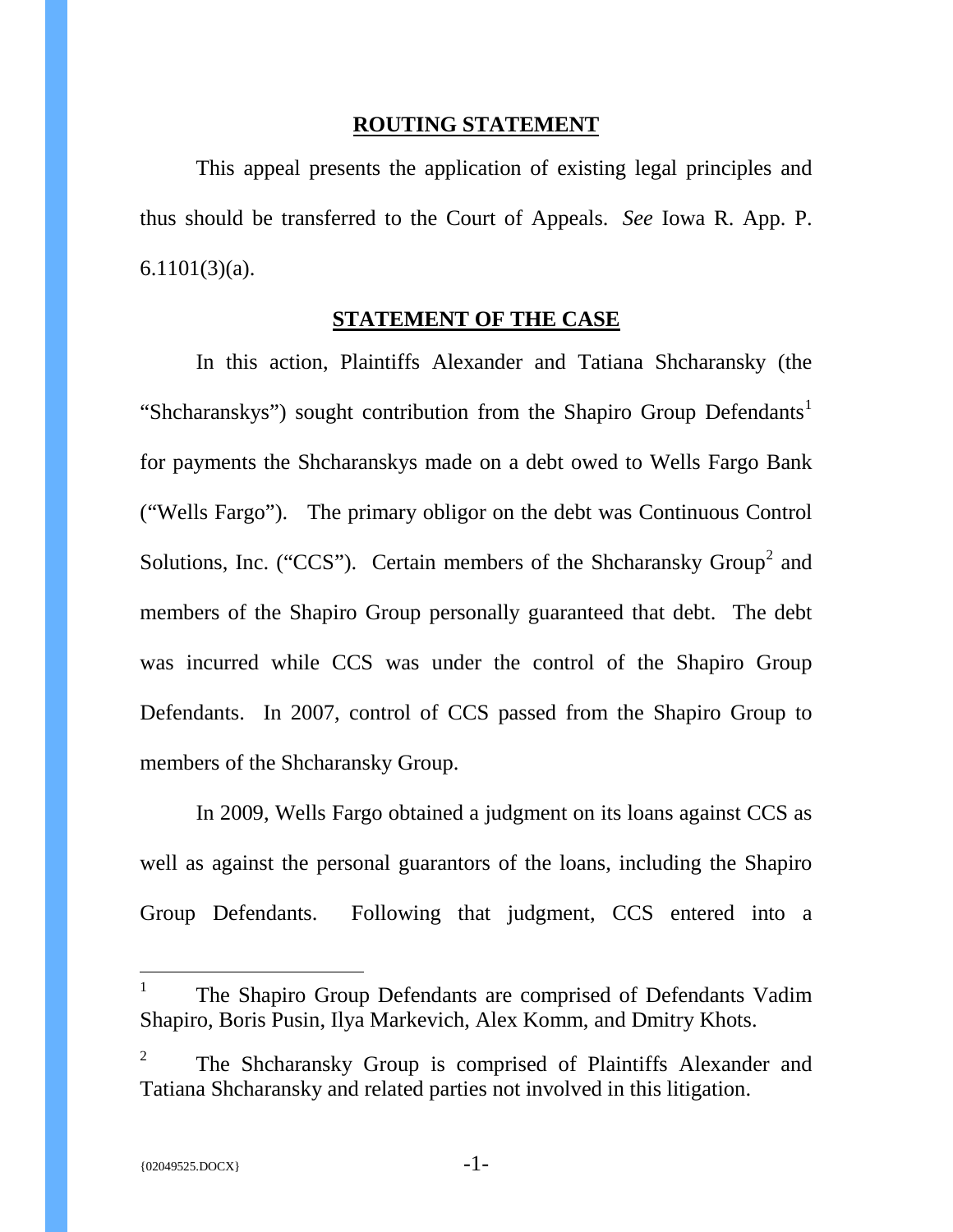forbearance agreement with Wells Fargo, which required it to make a large lump sum payment to Wells Fargo and quarterly payments thereafter. CCS at all times used its best efforts to make those payments but nonetheless was unable to make those payments beginning in June of 2010.

Rather than allow Wells Fargo to enforce its judgment against the guarantors individually – including the Shapiro Group guarantors – the Plaintiffs discharged the remaining debt obligation from their personal accounts. They did so with monies that their parents transferred to them outright. The Plaintiffs brought a claim for equitable contribution from each of the Defendants for the respective share each member owed toward the payments made by Plaintiffs.

This is the Plaintiffs' second appeal in this case. On January 23, 2013, the Plaintiffs appealed the district court's grant of summary judgment in favor of the Shapiro Group Defendants. On November 20, 2013, the Court of Appeals reversed the summary judgment ruling, holding that factual issues existed barring summary judgment in the Shapiro Group's favor, and remanded this case for trial.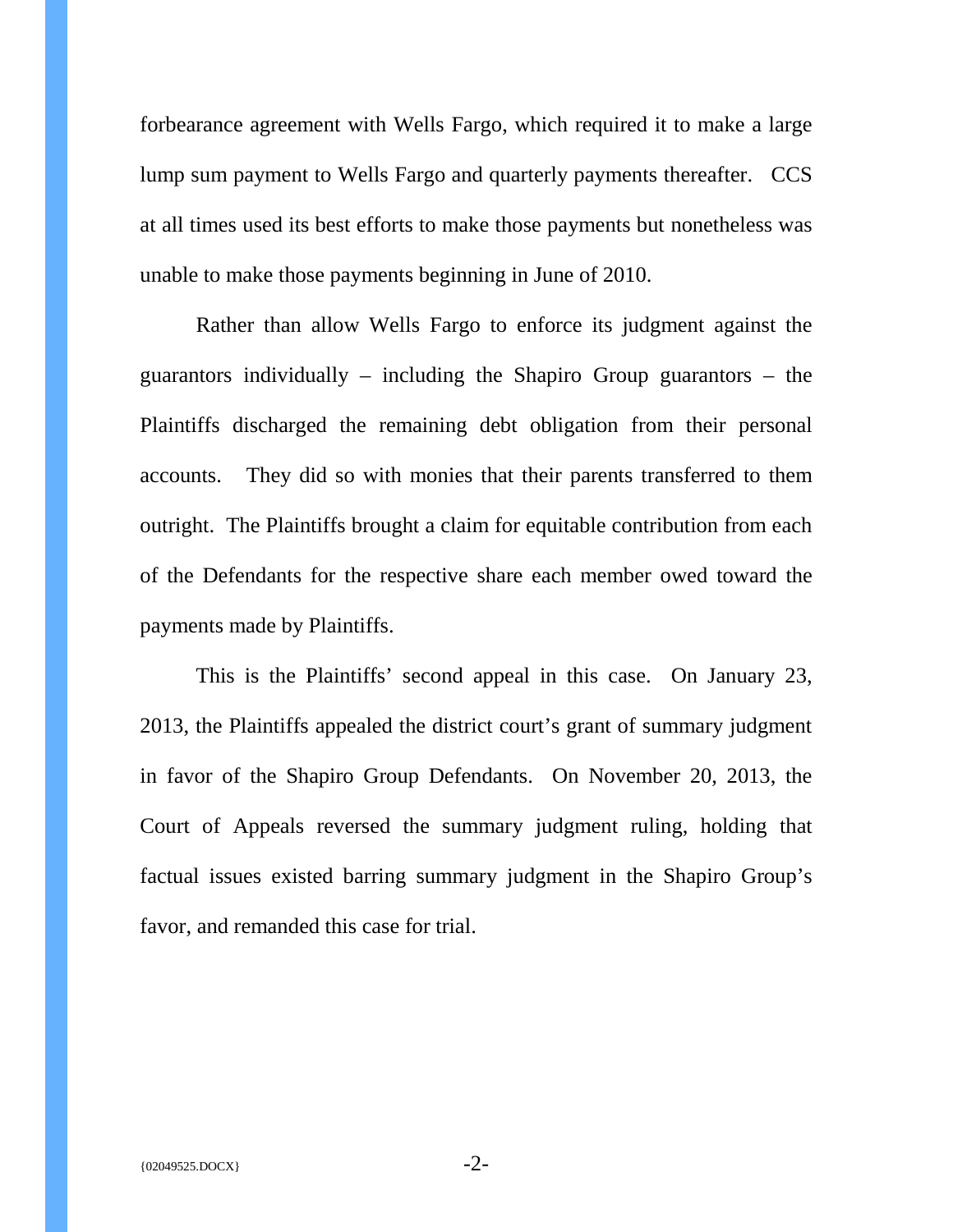On remand from the Court of Appeals, the District Court held a bench trial in this matter on December 7 - 8, 2015.<sup>[3](#page-7-0)</sup> The trial concerned a single  $claim<sup>4</sup> brought by the Shcharanskys against the five Shapiro Group$  $claim<sup>4</sup> brought by the Shcharanskys against the five Shapiro Group$  $claim<sup>4</sup> brought by the Shcharanskys against the five Shapiro Group$ Defendants for contribution. Following trial, the district court requested and the parties submitted proposed findings and conclusions. On February 29, 2016, the district court entered judgment for Defendants and dismissed the remaining claims. On March 15, 2016, Plaintiffs filed a motion to amend and enlarge under Iowa Rule of Civil Procedure 1.904(2). App. 359-62. Plaintiffs also filed a brief in support of their Motion. App. 363-74) On March 28, 2016, Defendants filed a resistance to Plaintiffs' Motion. App. 375-85. On April 4, 2016, Plaintiffs filed a reply. App. 386-90.

The Plaintiffs' 1.904 Motion requested enlargement, amendment, and/or modification of several areas relating to the Court's findings of fact,<sup>[5](#page-7-2)</sup> including:

• In Part II of the 1.904 motion, the Plaintiffs requested enlargement of the findings to explain whether, *if* the transferred funds were deemed

<span id="page-7-0"></span><sup>&</sup>lt;sup>3</sup> For reasons immaterial to this appeal, the trial did not occur until almost two years later.

<span id="page-7-1"></span><sup>&</sup>lt;sup>4</sup> Prior to trial, the Court bifurcated out a counterclaim, cross-claim, and third-party claim for a later jury trial, if necessary.

<span id="page-7-2"></span> $5$  The Motion also asked the Court to modify its legal rulings on the basis that the Court's initial ruling reflected a misinterpretation of Iowa law.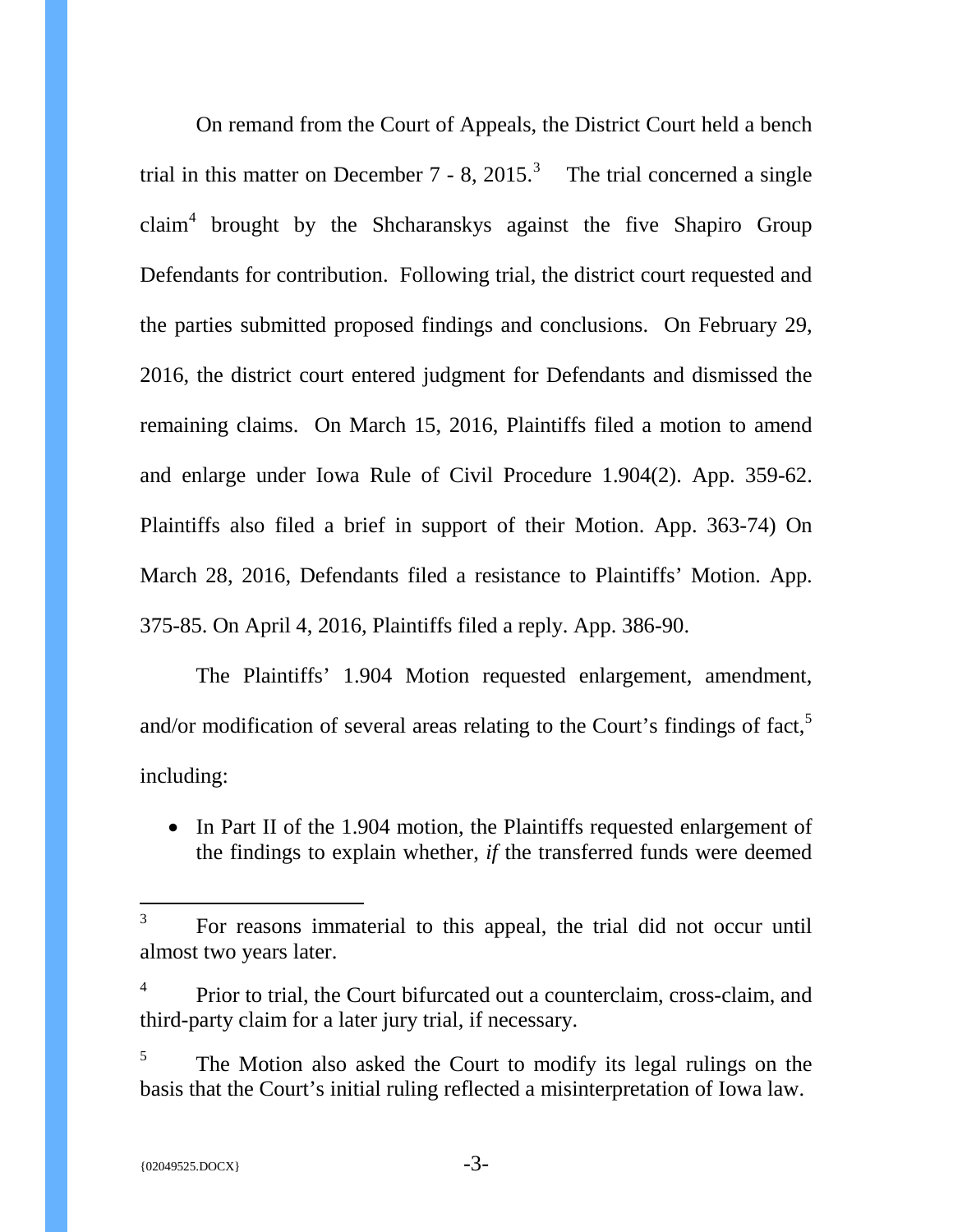to be gifts by the appeals court, the district court *nonetheless* concludes some "legal or factual bar to a contribution recovery of those funds" exists. App. 372. Plaintiffs explained that this enlargement was necessary to facilitate appellate review.

- In Part III of the 1.904 motion, the Plaintiffs requested that the ruling "be modified to state what transaction the court concludes happened between the Plaintiffs and their parents." As explained in its motion and brief, because the court's initial ruling "renders that transfer of funds somehow legally invalid, improper, or inexistent, it is necessary for the court to explain the findings of fact and legal principles that support its conclusion." As the Plaintiffs further pointed out, the court's initial ruling made clear its findings about what these transfers *were not* (e.g., "these monies were neither loaned nor gifted to the Plaintiffs by their parents") yet the ruling did not make explicit any factual findings regarding what the nature of the transfer *was*. App. 372-73. Related to this, the ruling did not provide any factual basis for its determination that the transfers were not "gifts."
- The Court's initial ruling was clear that it had concluded that the Plaintiffs' parents, not the Plaintiffs, actually made the payments in question, but the ruling left unclear what specific factual findings supported that conclusion. Thus, the Plaintiffs sought modification and enlargement of the factual findings to make explicit all factual findings that formed the basis for the court's mixed finding of law and fact that it was the Plaintiffs' parents, not the Plaintiffs, that made the payments on the loans in question.
- In Part IV, the Plaintiffs requested that specific factual findings, which do not appear to bear any relation to the Court's ruling, be deleted. Barring that, the Plaintiffs requested that the ruling be modified to include the related, and undisputed, factual findings pertaining to the financial state of CCS during that time frame. App. 373.

On May 19, 2016, a hearing was held regarding the Plaintiffs' 1.904 Motion.

On July 8, 2016, the Court entered a six-page ruling denying the Plaintiffs'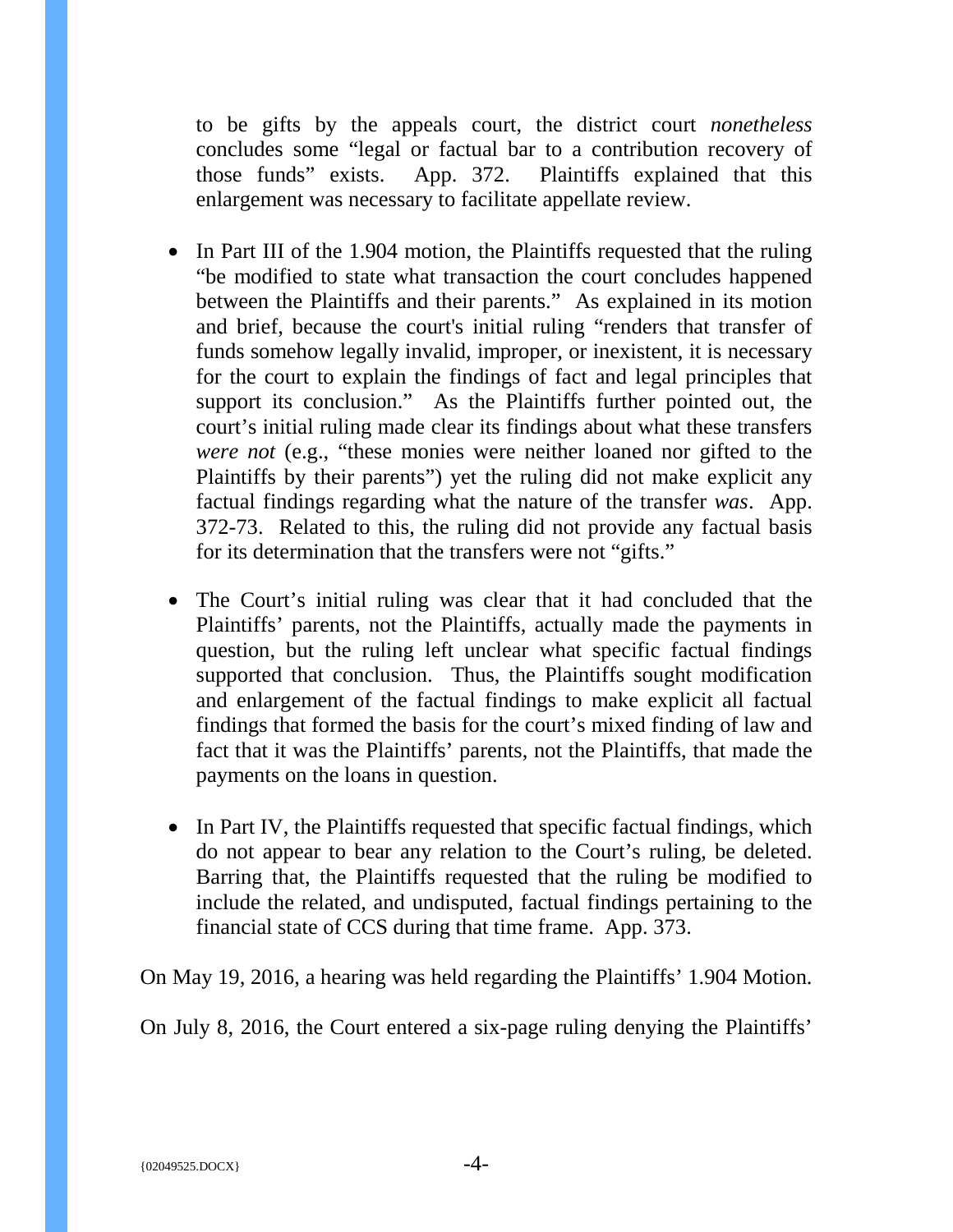1.904 Motion. The Plaintiff's timely filed their notice of appeal on July 22, 2016. [6](#page-9-1)

### **STATEMENT OF FACTS**

<span id="page-9-0"></span>The facts of this case are largely undisputed.<sup>[7](#page-9-2)</sup> The district court's ruling sets forth a detailed recitation of the facts. Only those facts pertinent to the district court's ruling and this appeal are set forth here.

Until September of 2007, Continuous Control Solutions, Inc. ("CCS"), based in Urbandale, was co-owned by members of the Shapiro Group and members of the Shcharansky Group. In 2005 and 2006, CCS borrowed a total of \$900,000 from Wells Fargo Bank. Eight CCS shareholders – five from the Shapiro Group and three from the Shcharansky Group – personally guaranteed the debt.<sup>[8](#page-9-3)</sup>

<span id="page-9-1"></span> <sup>6</sup> The Plaintiffs were obligated to make this request in order to preserve their rights and position on appeal, such that no "unstated findings" would be assumed by the appellate court at this juncture. *See Eldridge v. Herman*, 291 N.W. 2d 319, 321 (Iowa 1980) (If "no motion for enlargement of findings was made," appellate court will "assume all unstated findings necessary to support the judgment.") App. 365, 372-73.

<span id="page-9-2"></span> $7\,$  This includes facts not relevant to the issue presented in this appeal.

<span id="page-9-3"></span>The eight personal guarantees are: Tr. Ex. 7 Commercial Guaranty CCS to Alex Shcharansky, Tr. Ex. 9 Commercial Guaranty CCS to Boris Shcharansky, Tr. Ex. 10 Commercial Guaranty CCS to Vadim Shapiro, Tr. Ex. 11 Commercial Guaranty CCS to Alex Komm, Tr. Ex. 12 Commercial Guaranty CCS to Boris Pusin, Tr. Ex. 13 Commercial Guaranty CCS to Dmitry Khots, Tr. Ex. 14 Commercial Guaranty CCS to Ilya Markevich, and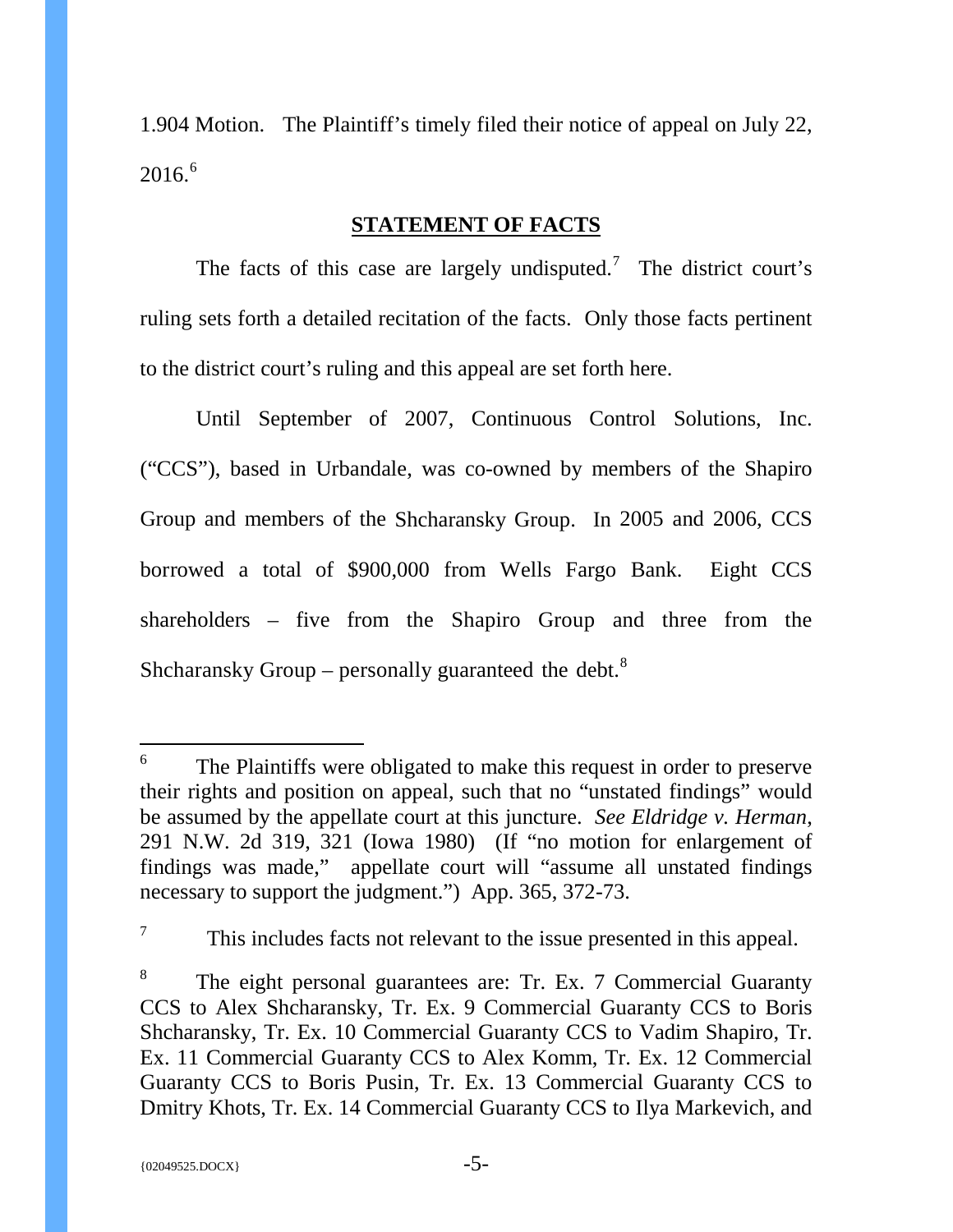In September of 2007, the Shcharansky Group bought out the Shapiro Group. CCS was in financial straits and did not make any principal payments to Wells Fargo from September 2007 through May 2009. In October 2008, Wells Fargo filed a petition (Case No. EQCE 60256) seeking to collect roughly \$900,000 on two defaulted notes. In April 2009, the district court granted summary judgment in favor of Wells Fargo on its claims against CCS and all of the guarantors in the amount of \$909,338.27 plus interest.

In June 2009, Alexander and Tatiana Shcharansky entered into a Forbearance Agreement ("FA") with Wells Fargo and CCS, in which they personally guaranteed the obligations of  $CCS$ . Per the FA, CCS paid \$400,000 to Wells Fargo and agreed to pay the remaining amount in eight quarterly payments of \$76,022.11 beginning September 1, 2009, and ending June 1, 2011.

CCS made quarterly payments to Wells Fargo in September and December 2009 and March 2010. Beginning in June of 2010, the Plaintiffs,

 $\overline{a}$ 

Tr. Ex. 15 Commercial Guaranty CCS to Zoya Staroselsky. App. 438-42, 451-85.

<span id="page-10-0"></span><sup>&</sup>lt;sup>9</sup> The additional personal guaranty of Alexander and Tatiana is Tr. Ex. 8. Tatiana's addition brought the total number of guarantors to nine. App. 443-50.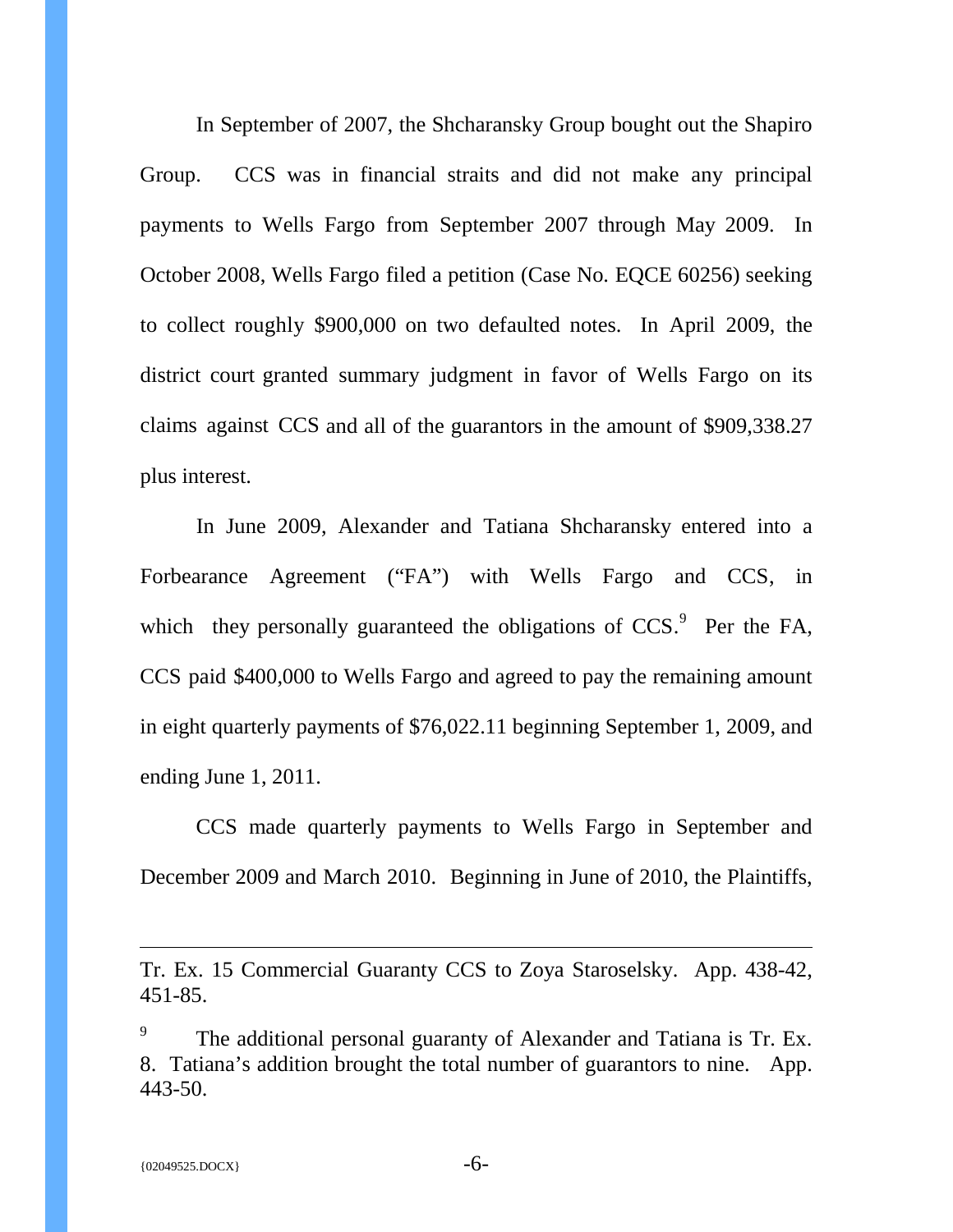who were two of the nine guarantors, began personally making payments to Wells Fargo on the Well Fargo debt. App. 524-26, 538, 168-69, 174.<sup>[10](#page-11-0)</sup>

The specific amounts paid by the Shcharanskys on the Wells Fargo debt are as follows:

- In June of 2010, when CCS was unable to make the quarterly payment, Alexander made the payment of \$76,022.11 from his personal account.<sup>11</sup> App. 174,  $\overline{350}$ , 353.
- In September of 2010, when CCS was unable to make the quarterly payment, Tatiana made the payment of \$76,022.11 from her personal account. App. 168.
- In December of 2010, when CCS was unable to make the quarterly payment, Tatiana made payments from her personal account to cover the quarterly payment as well as pay off the remainder of the debt in the amounts of \$190,039.15 and \$51,896.77. (Two separate checks were issued because two loans were being paid off.) App. 169.

<span id="page-11-0"></span> $10$  CCS's financial problems began long before it was unable to make the Wells Fargo debt payments. In fact, when ownership was transferred to the Shcharanskys in 2007, CCS's financial condition was poor and turned out to be worse than expected. App. 513, 518, 520-22, 421-37. Thus, the Plaintiffs made these payments because CCS itself was unable to make the quarterly payments. App. 515, 524, 545-52, 416, 3-133, 187-207.

<span id="page-11-1"></span> $11$  The account from which Alex wrote the check for the Wells Fargo payment was a "joint account with [his] parents." App. 524-25, 175, 350. Alex's father transferred funds into that account from his retirement account, and then Alex made the payment from the joint account. App. 528, 174. The district court specifically found that "[t]he monies were sent to Alex" and that the monies were sent for the purpose of "sending those monies on to Wells Fargo as repayments of the loans." App. 356. Further, the district court specifically found that the payments to Wells Fargo were made from "Plaintiffs' bank accounts." App. 353.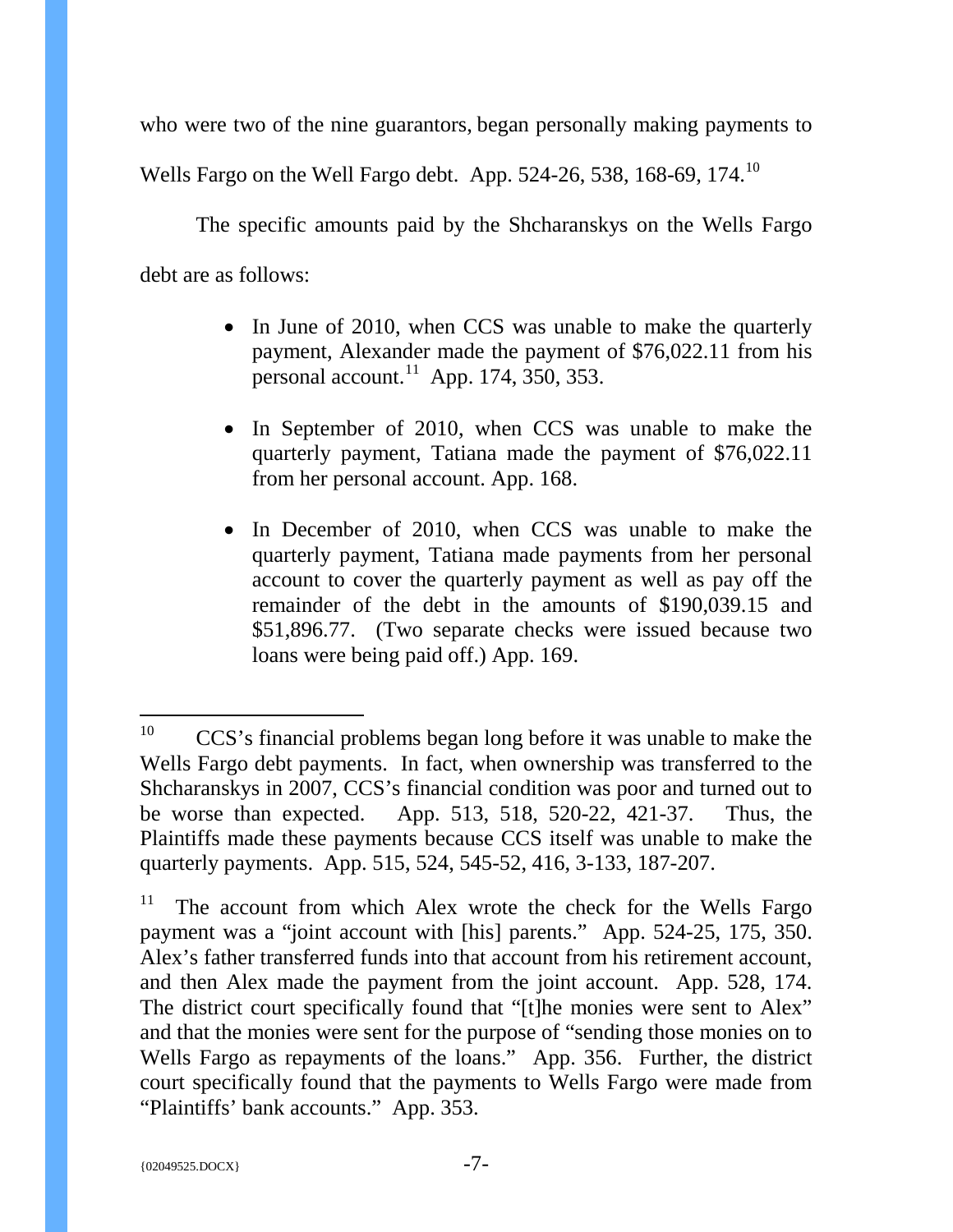Following the final payment by Tatiana, Wells Fargo filed a satisfaction of judgment in favor of CCS and the personal guarantors, thus relieving all of the guarantors from personal liability on the Wells Fargo debt. Alexander and Tatiana subsequently filed this action seeking equitable contribution from each member of the Shapiro Group for each member's share of the Wells Fargo debt the Shcharanskys paid on behalf of all of the guarantors. Because there are five Shapiro Group Defendants, in total the Shcharanskys sought  $5/9<sup>th</sup>$  of the amount they paid. (The Shcharanskys did not seek contribution from themselves or the two other Shcharansky Group members who had personal guarantees.)

The district court made findings, also undisputed, as to the source of funds that the Shcharanskys used to make the payments to Wells Fargo. As summarized in the district court's 1.904 Ruling:

In brief, the Court found Alex Shcharansky (Alex) and Tatiana Shcharansky (Tatiana) (collectively Plaintiffs) made several loan payments to Wells Fargo using money they received from their parents. Alex made the June 2010 payment to Wells Fargo out of his checking account, which was co-owned by his father, Lenny Shcharansky (Lenny). Lenny transferred money from his retirement account into the checking account so Alex could make the payment. Tatiana made payments in September and December 2010 from her checking account using funds she received from her parents.

App. 386. While much of the legal argument below relates to the significance, if any, of the source of the funds used by the Shcharanskys,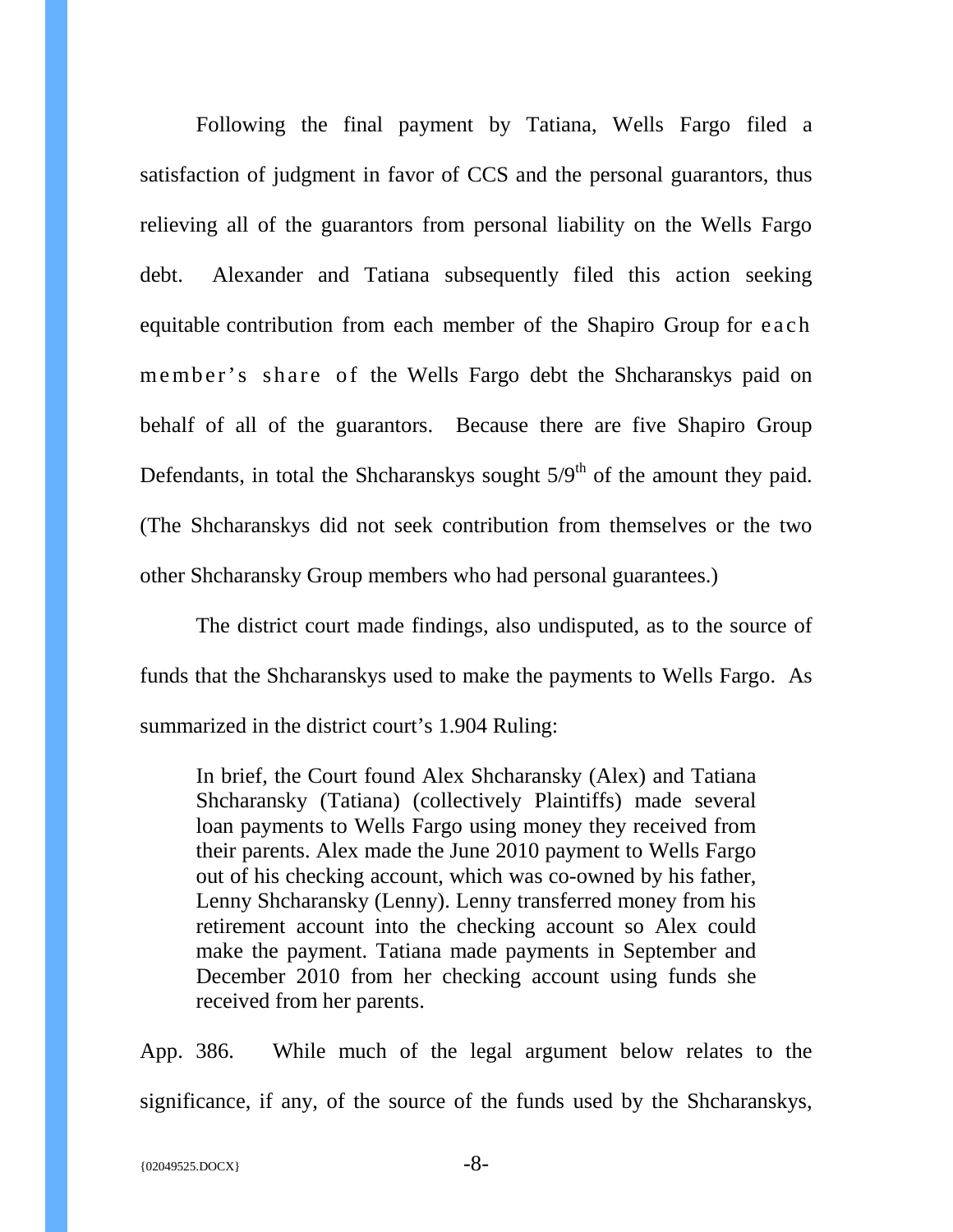there is no factual dispute that the funds originated with the Plaintiffs' parents and were transferred into the Plaintiffs' personal accounts.

There also is no factual dispute surrounding the specifics of how and why those monies were transferred from the Plaintiffs' parents to the Plaintiffs. Regarding the monies paid on the joint obligation by Alex that were transferred to his account by his parents, the district court found:

In June of 2010, Alex made the quarterly payment to Wells Fargo pursuant to the Forbearance Agreement. App. 210. During his judgment debtor exam ("JD exam"), dated August 31, 2010, Alex testified that the money to make the June 2010 payment to Wells Fargo came from Lenny's retirement account. He explained that Lenny transferred the money from his retirement account to a Wells Fargo bank account jointly owned by Lenny, Alex and Raya Shcharansky ("Raya"). Alex did not state in his Judgment Debtor exam that he *borrowed* this money from Lenny. App. 528. Lenny was never a guarantor on the Wells Fargo loans. App. 532. Similarly, in his Judgment Debtor exam dated August 31, 2010, Lenny testified that the money used to make the June 2010 payment to Wells Fargo was transferred directly from his retirement account to his checking account. Lenny did not state in his JD exam that he had *loaned*  this money to Alex. App. 510.

After Lenny transferred the money from his retirement account to the joint checking account, Alex then simply wrote a check to Wells Fargo out of this co-owned account to make the loan payment. App. 174-185. During trial, Alex initially claimed that he "borrowed" the money from his father to make the June 2010 payment. App. 524. On cross examination, however, Alex acknowledged his deposition testimony was truthful and accurate wherein he stated he not was borrowing money from his father. App. 529. Alex testified there was no written loan agreement, no interest accruing on the purported loan, and no date by which he must pay back the money. He further testified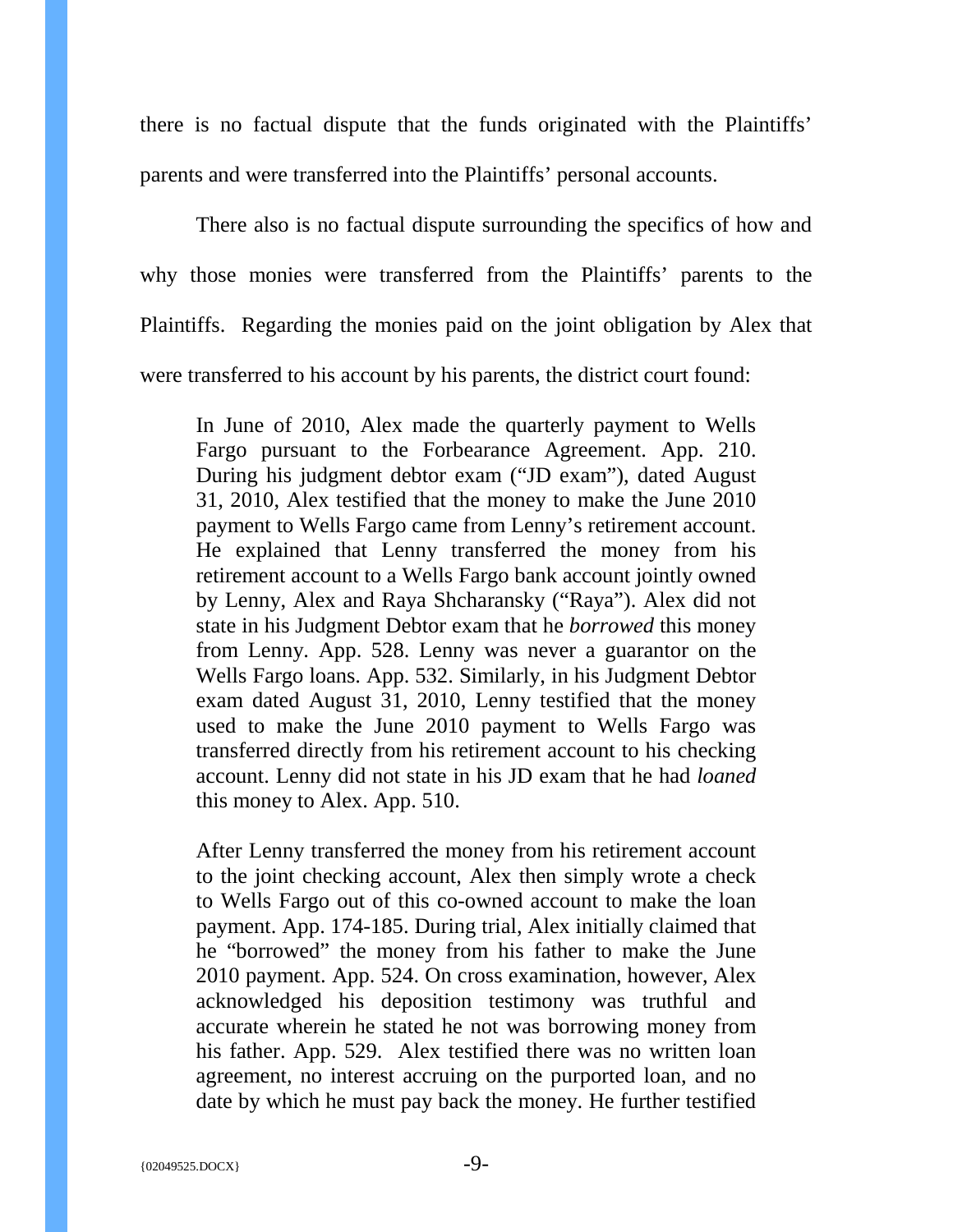that to date—more than five years after the purported loan—he has not paid any of this money back to his father. He also testified that Lenny has not instituted any legal proceedings to collect on this money and will not do so. Likewise, he testified that Lenny has not issued any negative credit reporting as a result of Alex's failure to repay the purported loan and will not do so. App. 529.

App. 350.

Regarding the monies Tatiana paid on the joint obligations that were

transferred to her account from her parents, the court found:

Tatiana wrote a check to Wells Fargo of \$76,022.11 in September 2010. App. 210. Tatiana also wrote checks of \$190,039.15 and \$51,896.77 to pay off the Wells Fargo Judgment in December 2010. App. 210. Tatiana acknowledged that "the funds were provided to me by my parents." App. 412- 13. She did not state her parents had loaned her these monies. Tatiana's parents were never guarantors of the Wells Fargo loans. App. 532. The banking records for the transfers of these monies from Tatiana's parents stated in the subject line: "material assistance for daughter." They do not call the transfers a loan. App. 519.

Tatiana testified at trial that her parents sent her these monies for the specific purpose of making the September and December 2010 payments to Wells Fargo. She testified that she could not have done whatever she wanted with these monies, and that they were provided to her for the sole purpose of making the payments to Wells Fargo. App. 539. Tatiana initially testified at trial that she considered these monies to be a loan from her parents. App. 538. Upon further questioning by her own attorney, however, she testified: "There was no label for this money. They just give me the money, and I feel the obligation to return." App. 542. Alex clarified that Tatiana said she simply feels a "moral obligation" to return the money to her parents. App. 530. Further, Tatiana admitted there was no writing of any kind that would indicate an obligation to pay her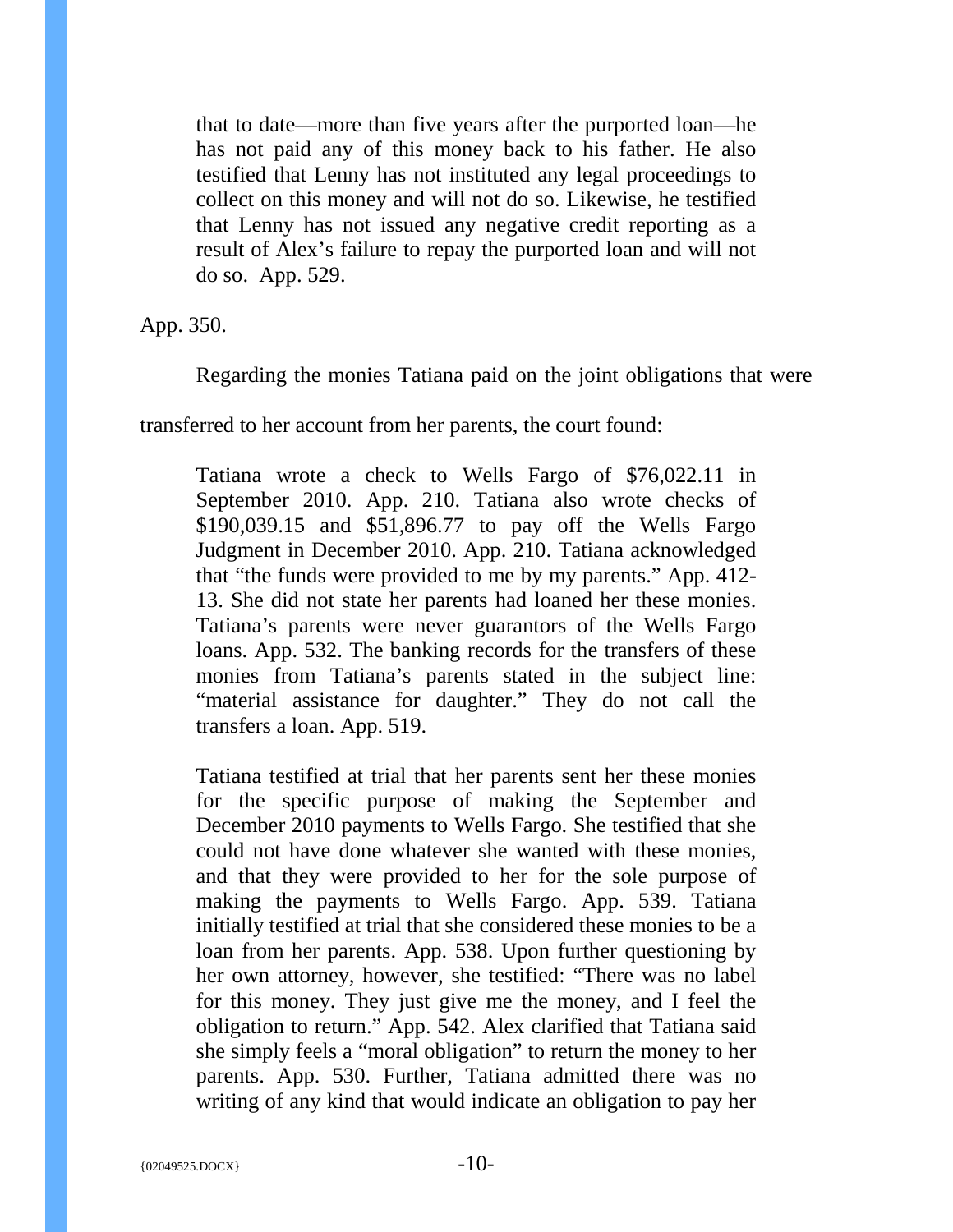parents back, and she testified that there was no date by which she was required to pay the money back.

She further testified that at present  $-$  five years after receiving the money from her parents – she has repaid none of this money. App. 540. Alex likewise testified that there was no written loan agreement or promissory note between Tatiana and her parents, that no interest was accumulating on the money, and that Tatiana had no due date by which she was to repay the monies. App. 530. Both Alex and Tatiana further admitted that Tatiana's parents had not filed suit to collect on the monies and would not do so, and that her parents had not filed any negative credit reports and would not do so. App. 530, 541.

<span id="page-15-0"></span>App. 351.

#### **ARGUMENT**

## **Standard of Review**

<span id="page-15-1"></span>"Because [the] claims concerning contribution were tried as equitable claims, [appellate] review is de novo." *Farmers Co-op. Ass'n v. Cooper*, 720 N.W.2d 192 (Table), 2006 WL 1231663, at \*5 (Iowa Ct. App. 2006) (citing Iowa R.App. P. 6.4; *Johnson v. Kaster,* 637 N.W.2d 174, 177 (Iowa 2001)). In its de novo review, the appellate court has "the responsibility to examine the facts as well as the law and decide anew the issues properly preserved." *Kaster*, 637 N.W.2d at 177–78 (citing *Fencl v. City of Harpers Ferry,* 620 N.W.2d 808, 811 (Iowa 2000)). Although the appellate court "give[s] weight to the district court's findings of fact," it is "not bound by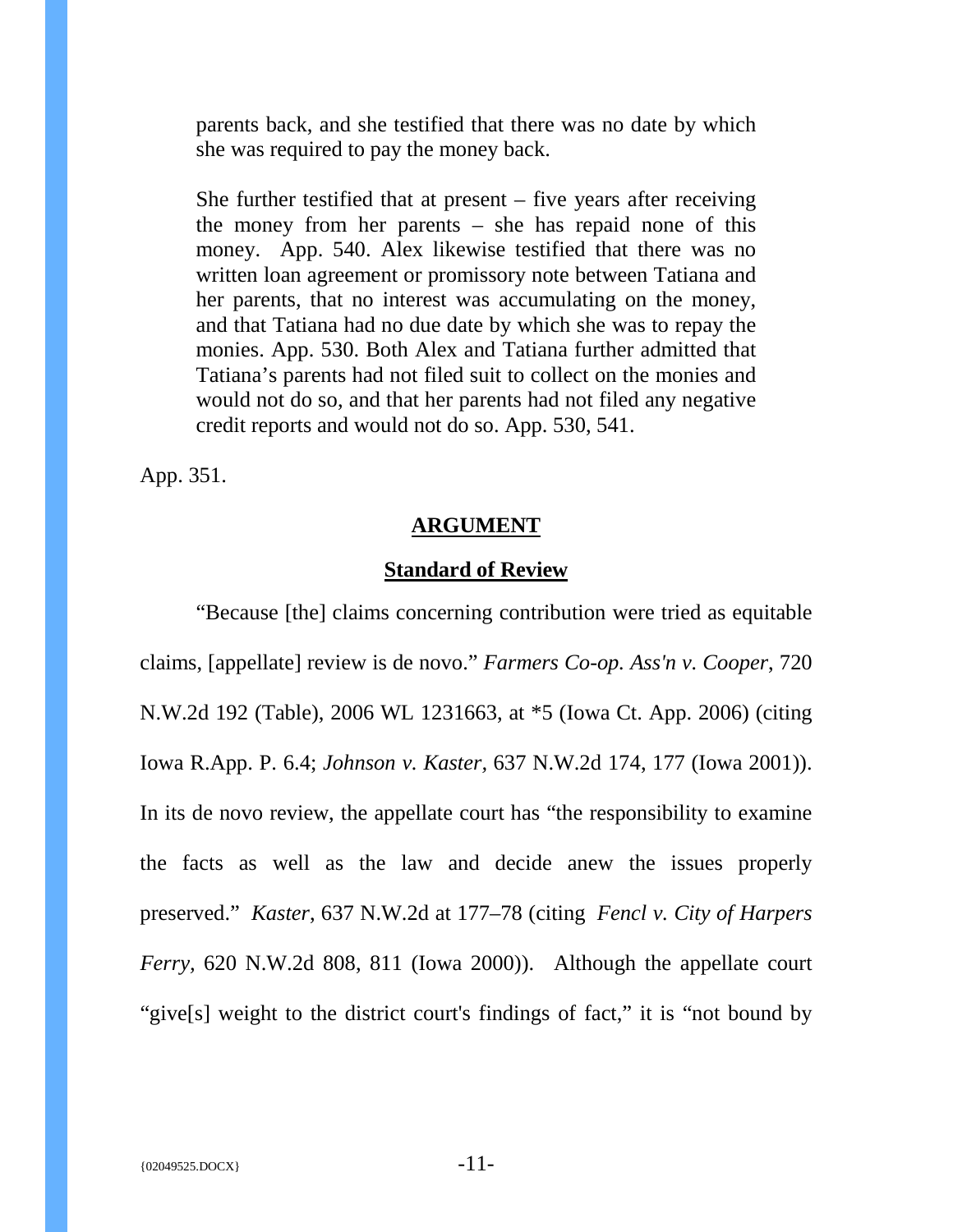these findings." *Kaster*, 637 N.W.2d at 177–78 (citing *Perkins v. Madison* 

<span id="page-16-0"></span>*County Livestock & Fair Ass'n,* 613 N.W.2d 264, 267 (Iowa 2000)). *Id.*

## **Iowa Contribution Law**

The Court of Appeals accurately set forth the basics of the law of

contribution in Iowa in its prior ruling:

Iowa recognizes the right of contribution as an equitable claim to prevent unjust enrichment. *See Hills Bank & Trust Co*. *v*. *Converse*, 772 N.W.2d 764, 772-73 (Iowa 2009) ("[W]e approve the Restatement's treatment of contribution between cosureties." (citing Restatement (Third) of Suretyship and Guaranty § 55, at 236 (1006))); *see also State ex rel*. *Palmer v*. *Unisys Corp*., 637 N.W.2d 142, 149 (Iowa 2001). Generally speaking, "one party who satisfies a claim can seek reimbursement through contribution." *Hills Bank*, 772 N.W.2d at 772.

"Under the Restatement, each cosurety [to an obligation] has the right of contribution against other cosureties." *See id.*  at 772-73. ("It would be inequitable to allow one cosurety to pay the entire debt to the obligee, without an agreement requiring such an obligation."). If there is no agreement between cosureties limiting the amount of contribution, either express or implied, then "each cosurety's contributive share is equal to the 'aggregate liability of the cosureties to the obligee divided by the number of cosureties.'" *Id.* at 773 (quoting Restatement (Third) of Suretyship and Guaranty § 57, at 243). A cosurety is also entitled to "the reasonable costs of performing, including incidental expenses." *See id.*

App. 302.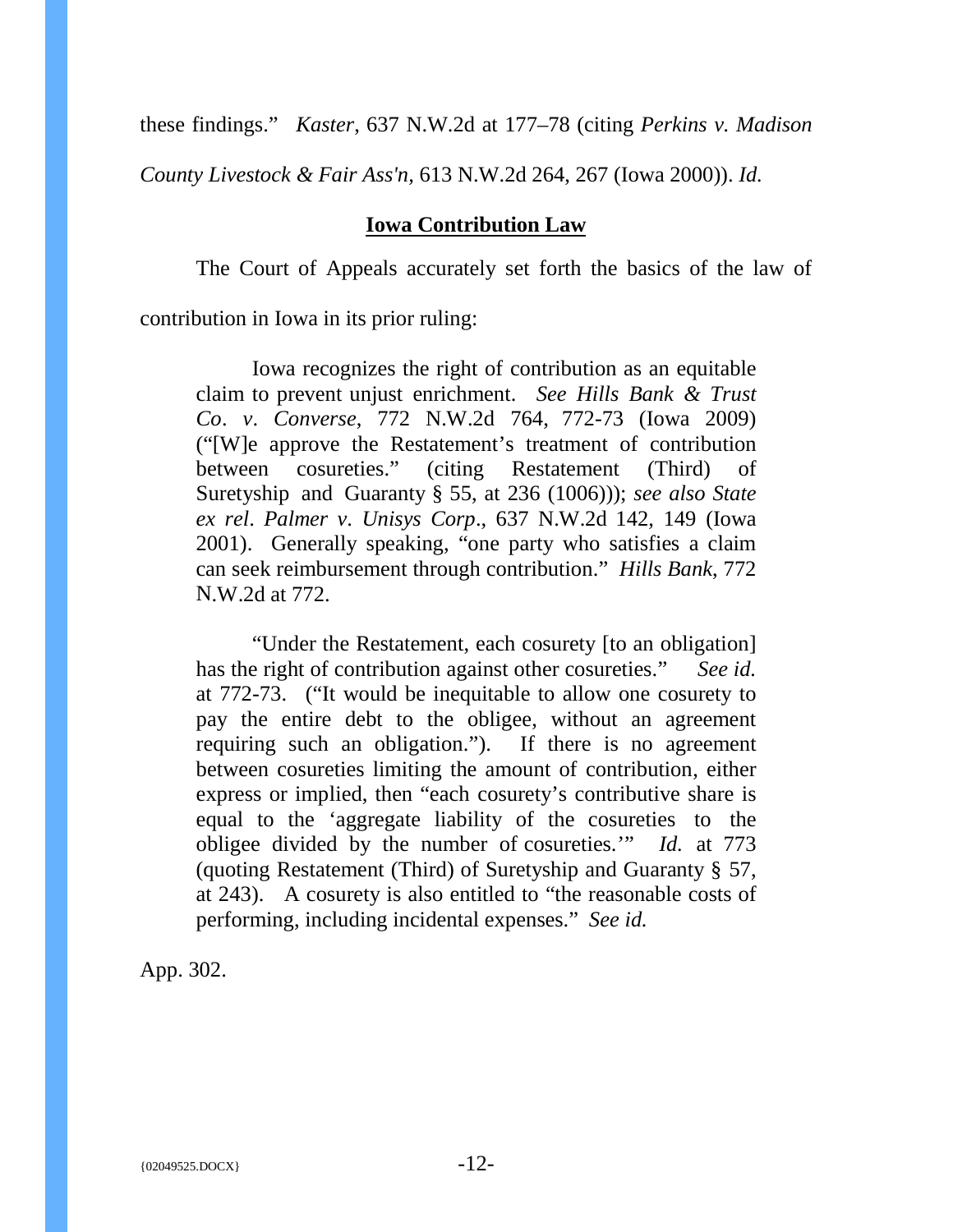Based on its above factual findings, the district court ruled that the Plaintiffs had no right of contribution. In its 1.904 Ruling, the court summarized its ruling as follows:

At trial, Plaintiffs sought contribution from Defendants so they could repay their parents. Neither Alex's nor Tatiana's parents provided any writing, such as a promissory note, that indicated the money was a loan. Further, the principals indicated they had not begun and likely would not begin collection proceedings against Alex and Tatiana, nor would they contact the credit bureaus. Plaintiffs have not repaid any of the money received from their parents. Yet, the principals all agreed the money was to be used to pay Wells Fargo, and Plaintiffs were not free to spend it as they wished. *Based on these facts*, the Court concluded Plaintiffs failed to demonstrate they were indebted to their parents under Iowa law and, therefore, they were not entitled to contribution. The Court also concluded that the transfer of funds did not qualify as either a loan or a gift under Iowa law. Accordingly, the Court entered judgment for Defendants and dismissed the remaining claims.

App. 392 (emphasis supplied).

Broken into its components, the court's findings and conclusions are as follows: (1) the Plaintiffs made payments on the joint obligation with monies from their personal accounts; (2) however, the monies used to make those payments were transferred into Plaintiffs' accounts from their respective parents; (3) *the transfers from their parents did not qualify as"loans or gifts under Iowa law*"; (4) *because the transfers were not "loans or gifts under Iowa law," it was not the Plaintiffs who "actually" made the payments but rather their parents*; (5) thus, plaintiffs did not "satisfy the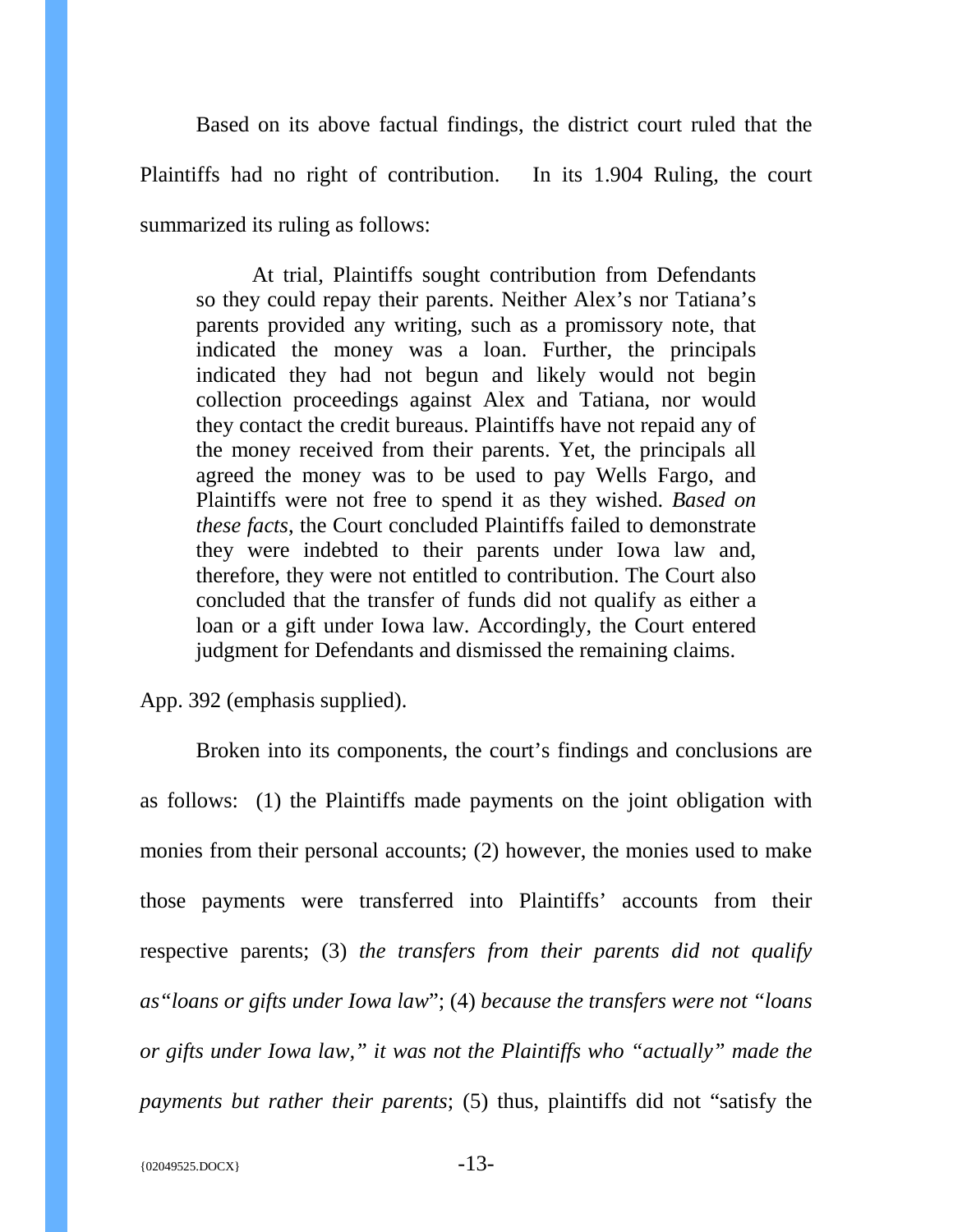[Wells Fargo] claim" on behalf of themselves and the Defendant coguarantors; and (6) therefore, no contribution claim lies.

There are at least two errors in this chain of logic. They are italicized above. One of them relates to a mixed question of law and fact and the other relates purely to a question of law. Each error provides an independent basis for the judgment be reversed.

# <span id="page-18-0"></span>**I. THE COURT ERRED IN CONCLUDING THAT THE MONIES TRANSFERRED WERE NEITHER LOANS NOR GIFTS.**

First, it was error for the district court to conclude that the transfers were not either "loans or gifts." While the transfer had features of both, the undisputed facts show the transfer was one or the other.<sup>[12](#page-18-1)</sup> There was no evidentiary basis in the record to suggest otherwise. While in theory one can imagine a transfer that is the result of coercion or theft or some other bad act that renders the transfer invalid, here there was no evidence of that sort. The undisputed evidence was simply that the Plaintiffs asked their parents for money so they could get rid of the debt and looming guarantees, their parents transferred the monies outright into the Plaintiffs' personal accounts, the Plaintiffs and their parents both expected the monies would be used to

<span id="page-18-1"></span><sup>&</sup>lt;sup>12</sup> As discussed in Part II. below, whether the transfer was ultimately deemed to be a loan or a gift is irrelevant under the law. What is relevant was that the transfer was made.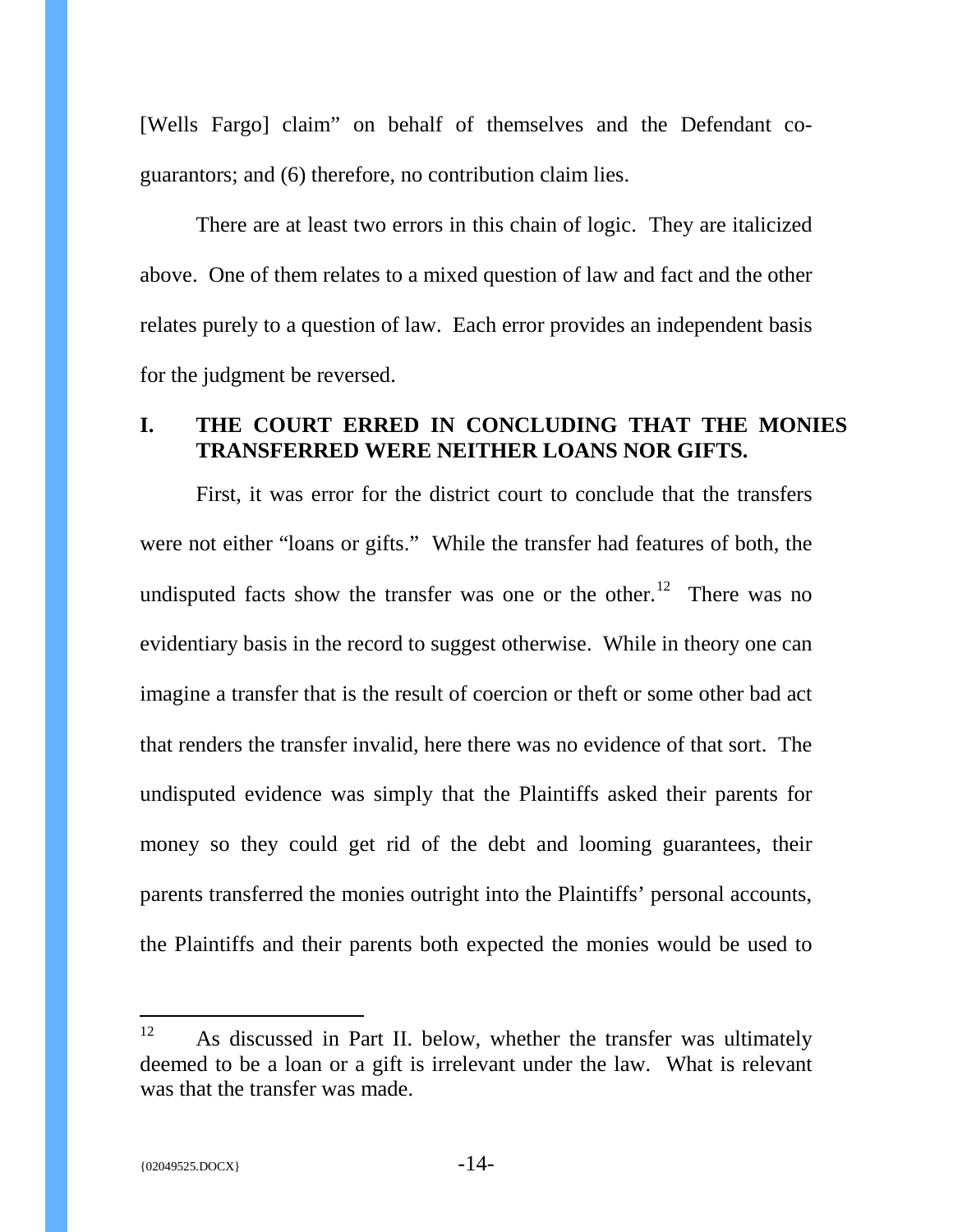repay the Wells Fargo debt, and the Plaintiffs felt obligated to repay their parents but had not yet done so. <sup>13</sup>

Even so, the district court concluded "that the transfer of funds did not qualify as either a loan or a gift under Iowa law." The court summarized its findings and conclusions in its 1.904 Ruling:

In its original order, the Court examined the legal requirements for a loan in Iowa and found the transactions here failed to meet them. There were no promissory notes or other writings, and there have been no efforts to repay or collect. The Court also

<span id="page-19-0"></span><sup>&</sup>lt;sup>13</sup> The district court found that the payments to Wells Fargo were made from "Plaintiffs' bank accounts." App. 353. The account from which Alex wrote the check for the Wells Fargo payment was a "joint account with [his] parents." App. 524-25. Alex's father transferred funds into that account from his retirement account so Alex could make the Wells Fargo payment, and Alex made that payment by check. App. 528, 174-185. The account from which Tatiana wrote the checks for the Wells Fargo payments was in her name only. Her parents transferred the funds to that account so she could make the Wells Fargo payments, and Tatiana made those payments by check. App. 538, 168-73. Thus, as a factual matter, there is no dispute that the "monies were sent to Alex and Tatiana"; that the Plaintiffs physically wrote the checks; that the checks were written from "Plaintiffs' bank accounts"; and that the Plaintiffs made the payments. App. 350. ("In June of 2010, Alex made the quarterly payment to Wells Fargo…."); App. 392. ("In brief, the Court found Alex Shcharansky (Alex) and Tatiana Shcharansky (Tatiana) (collectively Plaintiffs) made several loan payments to Wells Fargo using money they received from their parents. Alex made the June 2010 payment to Wells Fargo out of his checking account, which was co-owned by his father, Lenny Shcharansky (Lenny). Lenny transferred money from his retirement account into the checking account so Alex could make the payment. Tatiana made payments in September and December 2010 from her checking account using funds she received from her parents.").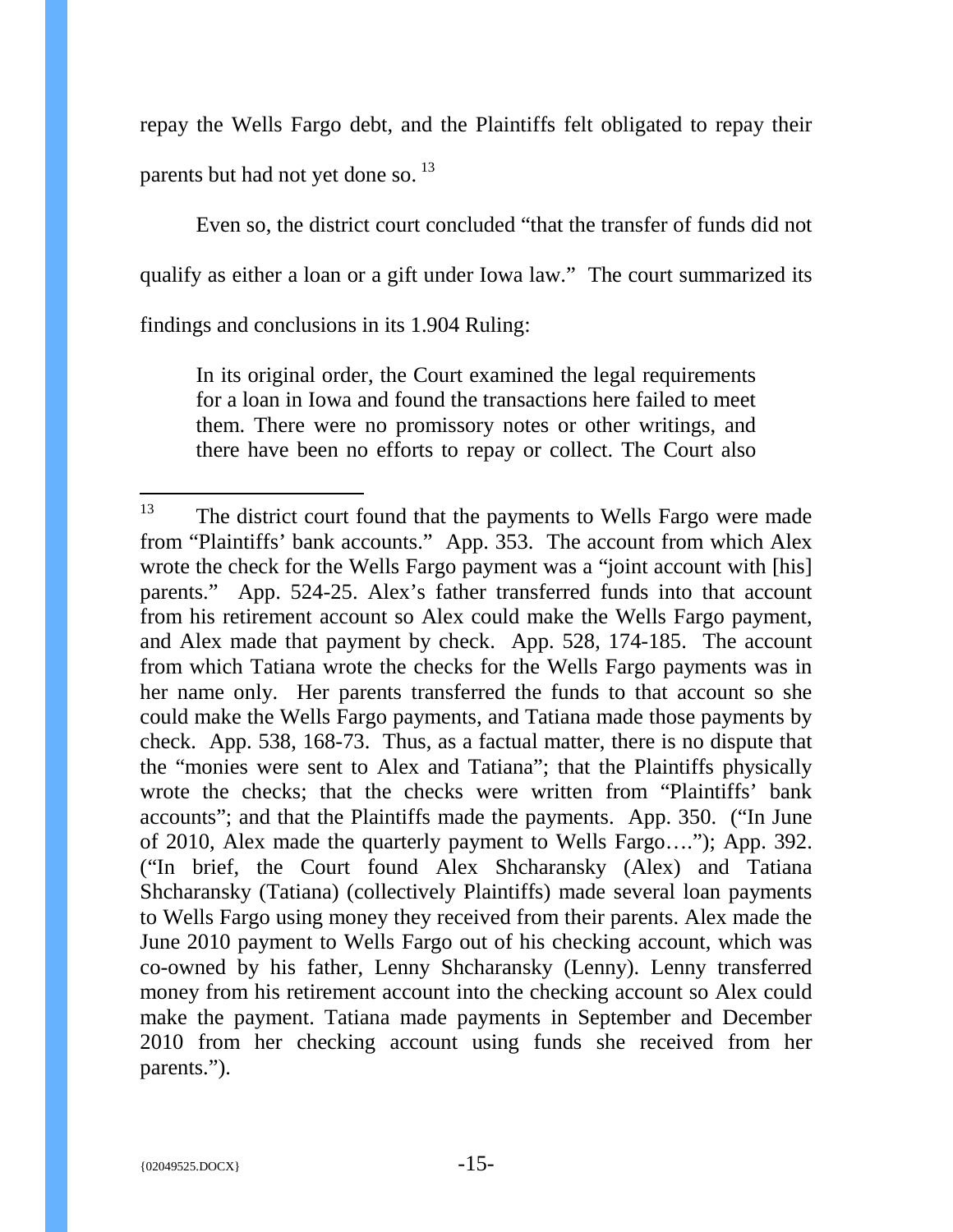examined the legal requirements for gifts in Iowa and found the transactions failed to meet them as well. Plaintiffs were not free to do as they wished with the money, did not submit any evidence that they paid taxes on the transactions as gifts, and none of the parties viewed the transactions as gifts at the time. Under these facts, the Court has a hard time describing exactly that these transactions were.

App. 394-95.

The court's ruling is based on the fallacy that if transferred monies bear any indicia of a "loan" they cannot be a gift, and if transferred monies bear any indicia of a "gift" they cannot be a loan. This faulty logic permitted the court to point to certain facts as conclusively establishing the transfers were not a loan (i.e., nothing was in writing, nothing had been repaid) as well as to point to certain facts as conclusively establishing the monies were not a gift (i.e., the plaintiffs were expected to use the money only to repay the Wells Fargo loan). In essence, that the transfers were "gift-like" made them not loans, and that they were "loan-like" made not a gift. In that no man's land, the transfers were instead left without a name or, more to the point, without legal effect.<sup>14</sup> In denying the Plaintiffs' request that the findings be enlarged to describe what the transfers were if neither loans nor gifts, the court punted, stating that "[u]nder these facts, the

<span id="page-20-0"></span> $14$  By this logic we would submit that most transfers of monies between family members, like those from Plaintiffs' parents to the Plaintiffs, fall in this gray area.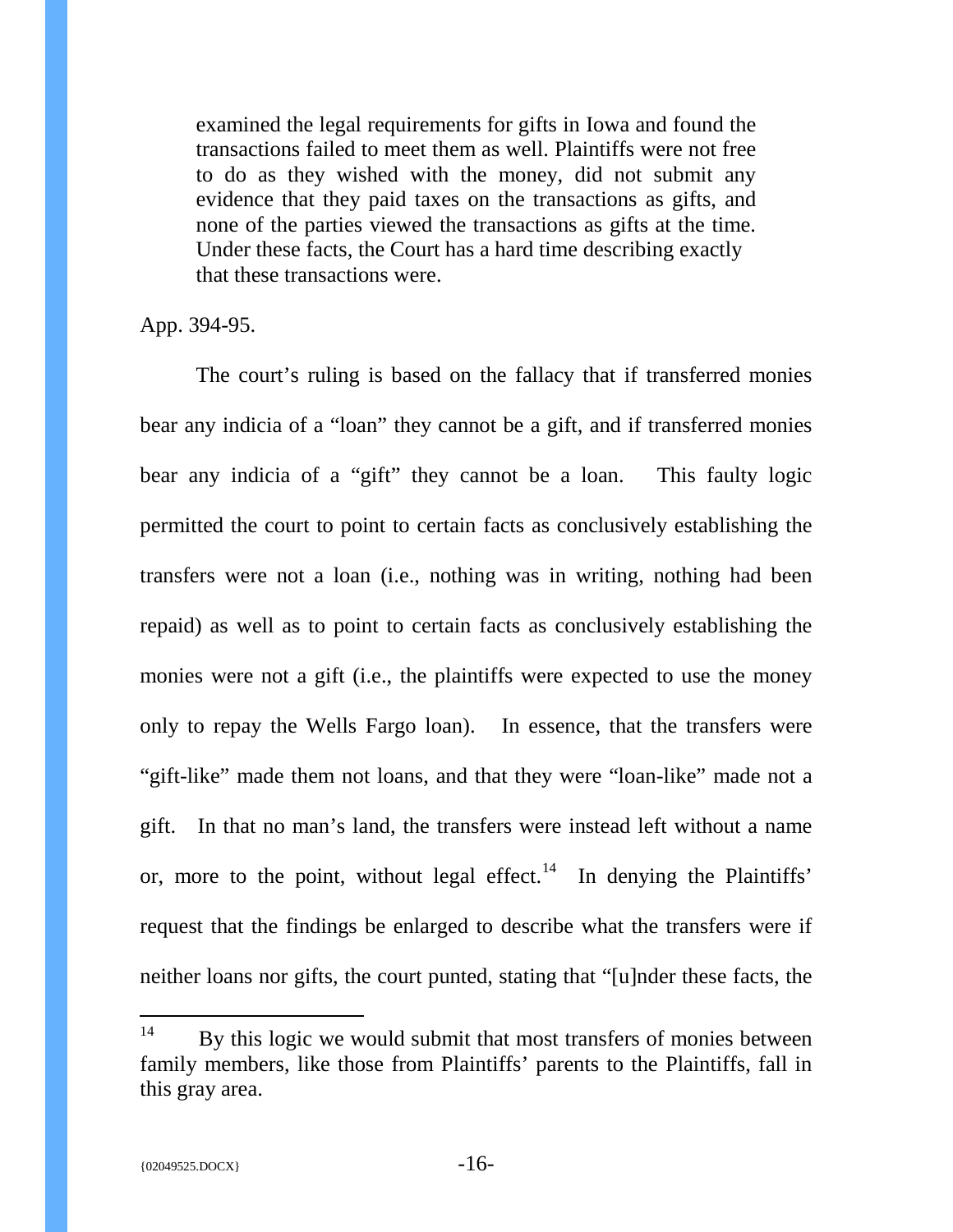Court has a hard time describing exactly what these transactions were."[15](#page-21-0)

App. 395.

Similarly, the Court's ruling is based on a misguided notion of what it means for a transfer to be a gift or a loan under Iowa law. For example, the court references

In its original order, the Court examined the legal requirements for a loan in Iowa and found the transactions here failed to meet them. There were no promissory notes or other writings, and there have been no efforts to repay or collect. The Court also examined the legal requirements for gifts in Iowa and found the transactions failed to meet them as well. Plaintiffs were not free to do as they wished with the money, did not submit any evidence that they paid taxes on the transactions as gifts, and none of the parties viewed the transactions as gifts at the time.

App. 395.

There is no requirement that a loan between family members be in writing, nor any requirement that a loan have a certain repayment date.<sup>[16](#page-21-1)</sup>

<span id="page-21-0"></span><sup>&</sup>lt;sup>15</sup> The Court went on to say it was not, however, required to "label these" transactions" because the "burden of showing the nature of these transactions is and was on Plaintiffs." App. 395. The law imposes no such burden on the Plaintiffs. The Plaintiffs' burden is simply to show they paid more than their share on a joint debt. The Plaintiffs easily made that showing through the bank statements, the checks, and their testimony at trial.

<span id="page-21-1"></span><sup>&</sup>lt;sup>16</sup> Plaintiffs' financial expert, who has expertise in related party loans, testified to this effect and said it would be highly unusual for related party loans to have the loan features ascribed by the district court's ruling. App. 551.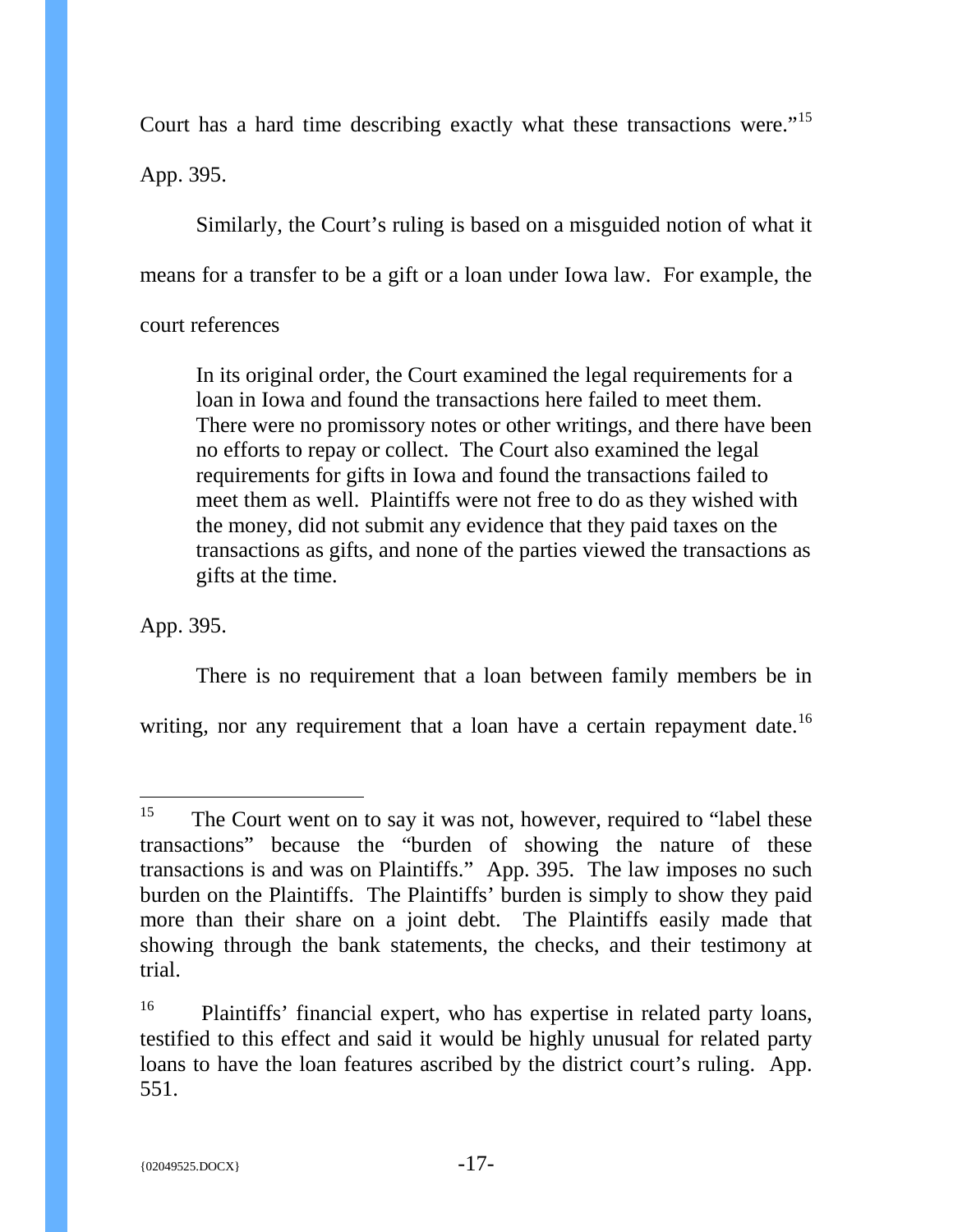Similarly, there is no requirement that parties must pay taxes on gifts of this nature. (And even if that were the law, that would just mean the recipients might find themselves in trouble with the IRS; it would not mean the transfers were not gifts.) Finally, the district court's conclusion that the transfers were not gifts because the plaintiffs "were not free to do as they wished with the money" is neither supported by the facts or law. The fact that the Plaintiffs, and at least one of the parents, testified they were required to use the monies to repay the Well Fargo loans is simply their perception. The reality is that the monies were transferred to the *unrestricted* bank accounts of Plaintiffs from which the Plaintiffs chose to and did make payments on the joint debt. Had they chosen otherwise, say to spend the monies on a luxurious vacation, they would have been legally free to do so (although perhaps as a practical matter ensuring their parents never loaned them money again). The court's conclusion that the Plaintiffs were somehow legally restricted from doing what they wanted once the money reached their accounts is thus wrong as a legal matter.

# <span id="page-22-0"></span>**II. THE COURT ERRED IN CONCLUDING THAT IF THE TRANSFERS WERE NOT GIFTS OR LOANS, NO CONTRIBUTION ACTION COULD LIE.**

Even if the transfers were not "loans or gifts under Iowa law," that does not bar the Plaintiffs from recovery. Yet that was the basis of the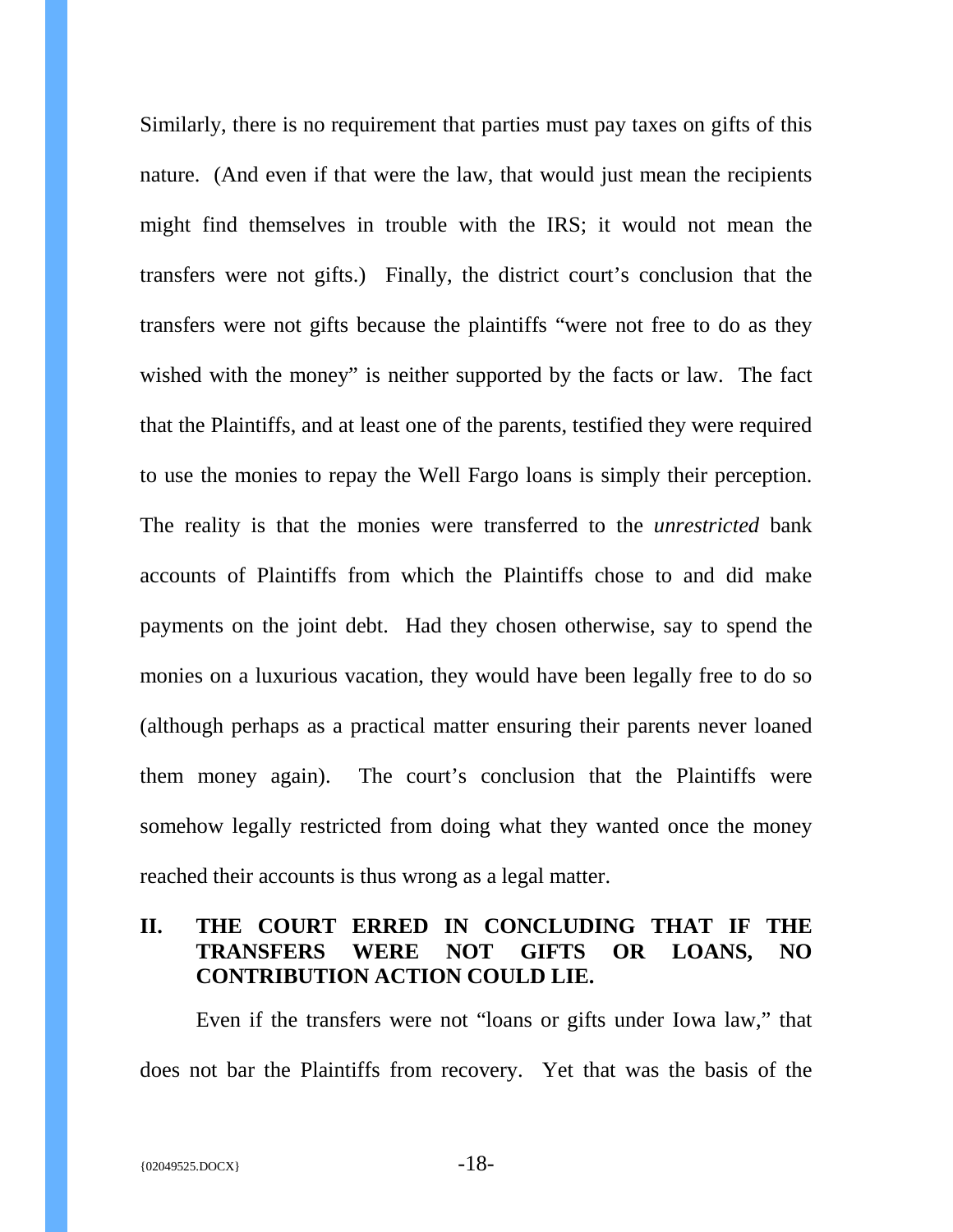district court's ruling. The Plaintiffs' requested that the Court enlarge its findings and conclusions to explain:

If these monies were neither loaned nor gifted to the Plaintiffs by their parents, the Ruling should state what precisely was the nature of the transfer of funds. Indisputably, a transfer of funds occurred. Funds left the hands of one person and went to another. Because the Court's Ruling renders that transfer of funds somehow legally invalid, improper, or inexistent, it is necessary for the Court to explain the findings of fact and legal principles that support its conclusion.

App. 373.

The Court in its 1.904 Ruling acknowledged that if neither gifts nor loans, "the Court has a hard time describing exactly what these transactions were. Regardless, the burden of showing the nature of these transactions is and was on Plaintiffs." App. 395. The Court then went on to rule that:

Based on these facts, the Court concluded Plaintiffs failed to demonstrate they were indebted to their parents under Iowa law and, therefore, they were not entitled to contribution. The Court also concluded that the transfer of funds did not qualify as either a loan or a gift under Iowa law. Accordingly, the Court entered judgment for Defendants and dismissed the remaining claims.

App. 392. The court's ruling, that if the monies were not gifts or loans then it was not the Plaintiffs who "actually" made the payments but their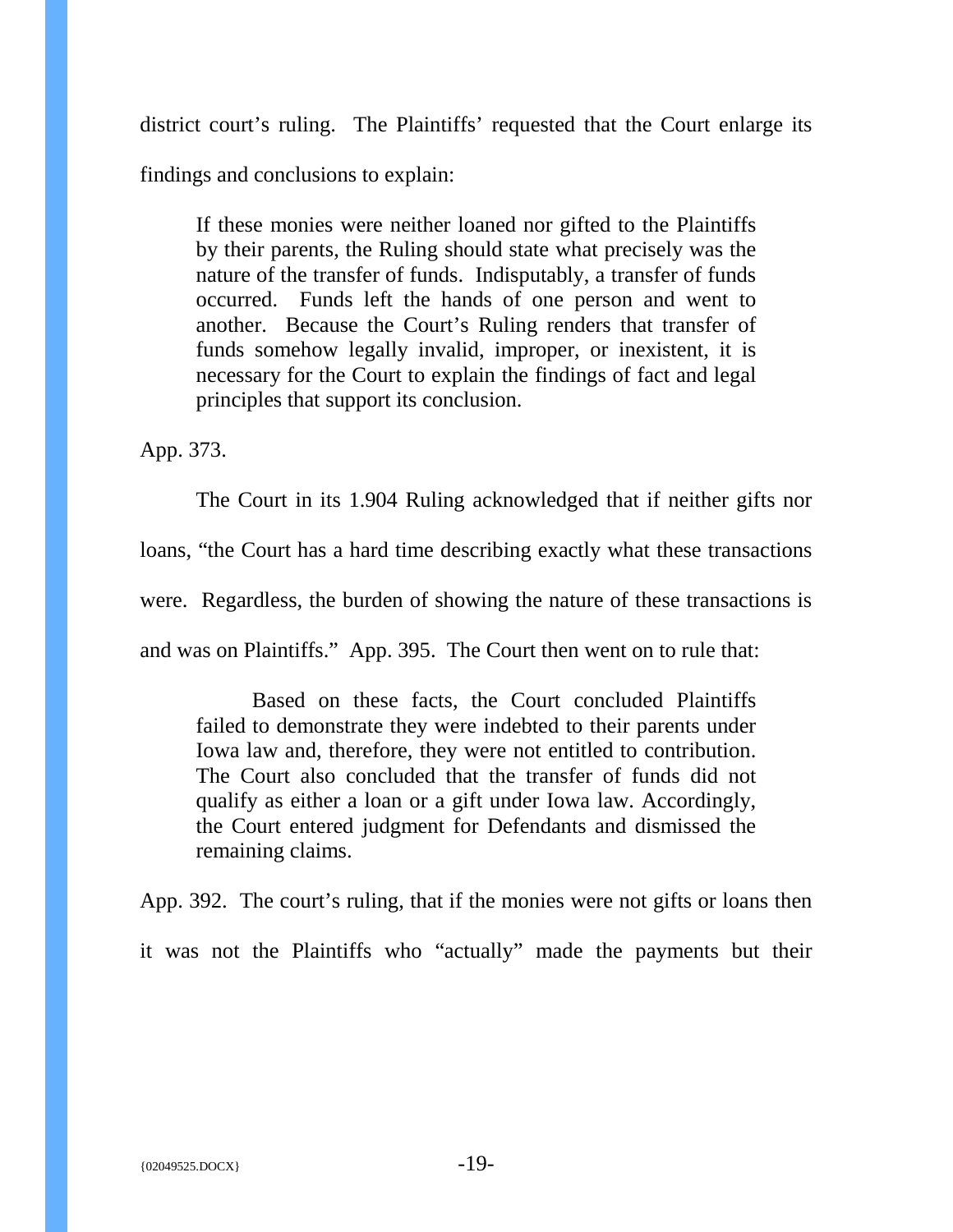parents,<sup>[17](#page-24-0)</sup> rests on a faulty interpretation of Iowa law and, in particular, a misreading of *Allison v. L.E. Allison Estate,* 560 N.W.2d 333 (Iowa 1997). Namely, the court in its ruling interpreted *Allison* as stating that in an action for contribution for monies the plaintiff paid, "the source of the funds [i.e., from where the plaintiff originally received those monies] is entirely relevant." App. 393. But *Allison* does not stand for that proposition. Indeed it could not stand for that proposition because it was not a case in which the contribution plaintiff actually made the payments.

Instead, *Allison* dealt with a unique type of contribution case in which the party seeking contribution *had not made the payment,* yet nonetheless sought contribution*.* In that case, it was undisputed that the rent payments at issue were not paid by plaintiff couple who sought contribution, but were at all times paid by their son-in-law: "The record reveals that Dan Storm [the son-in-law] pays annual cash rent of \$8000 to Clela (a widow now in her mid-90s) for the use of the 450 acres." *Id.* at 334. Even so, the plaintiff couple sought contribution from the husband's deceased brother's estate and surviving wife to recover for the payments the couple's son had made. Their

<span id="page-24-0"></span> $17$  To be clear, the court's conclusion that it was the Plaintiffs' parents, not the Plaintiffs, who "actually" made the payments was a legal, not factual, conclusion. The undisputed facts were that the monies were in the Plaintiffs' unrestricted personal accounts and the Plaintiffs themselves wrote the checks to pay off the Wells Fargo debts. App. 192, 350, 353, 356.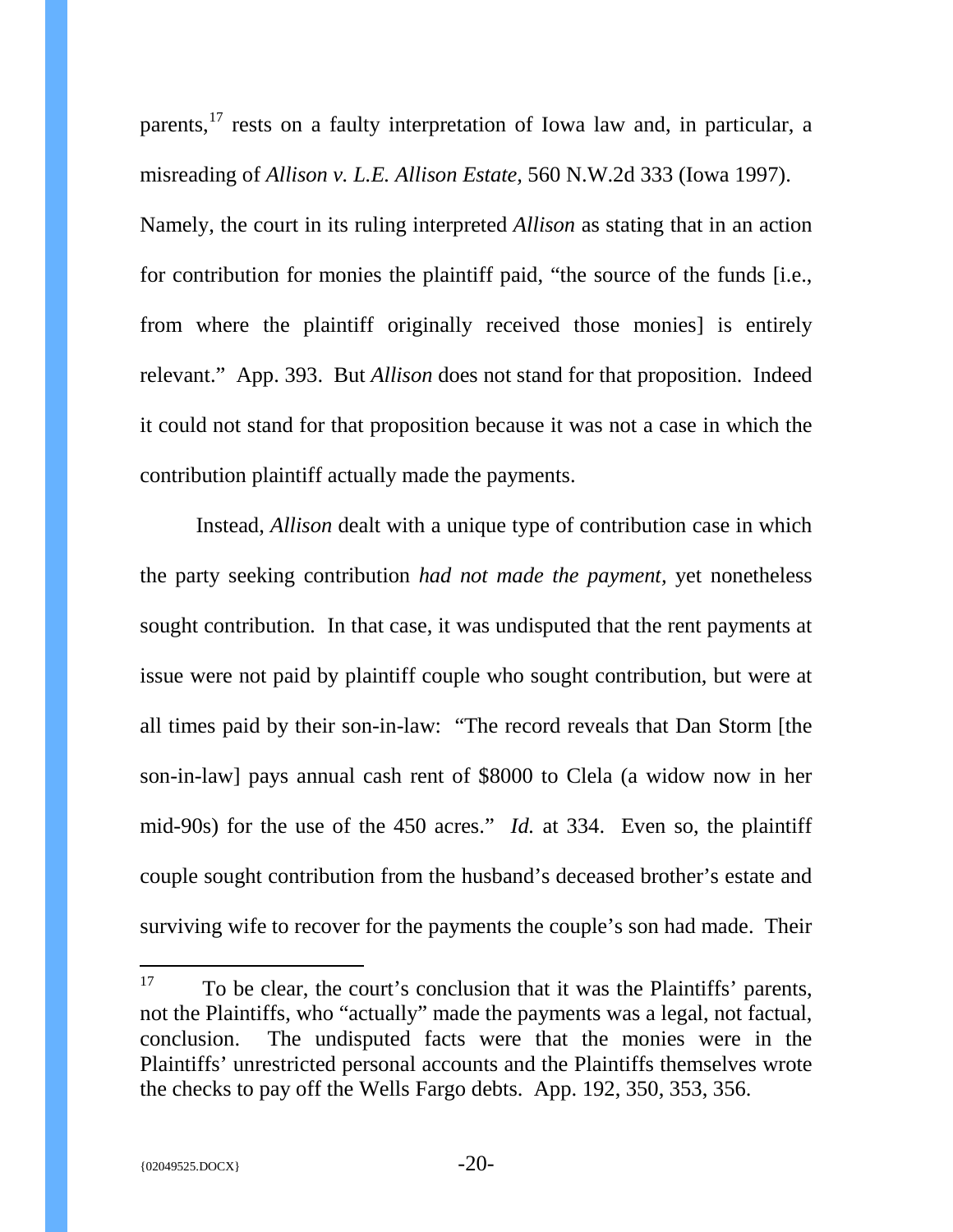claim was based on the theory that they "are indebted to their son-in-law for these sums" that he paid. *Id.* at 334. This Court rejected their claim, concluding the couple had no obligation to repay their son-in-law, and that he had made those payments on his own behalf, not theirs.

It was only because the plaintiffs had not actually made the payments that it was necessary for the court to consider whether the plaintiffs were obligated to repay their son-in-law. Only through that obligation could the plaintiffs, not having actually made the payments, be deemed to have "discharged the debt." But that inquiry into any obligation to repay monies on the part of the plaintiff is irrelevant in the typical contribution case, including the present one, in which the plaintiff *actually makes the payments*. The proof that the plaintiff discharged the debt comes from the payment itself, not from any obligation to repay someone who did. Had the plaintiffs in *Allison* made the rent payments themselves—be it with monies they earned, monies borrowed from their son-in-law or monies gifted to them from their son-in-law—there would have been no discussion regarding the source of the funds. *See* 03-26-97 West's Bankr. Newsl. 20 (summarizing *Allison* case and stating "No evidence substantiated the surviving brother's alleged promise to repay his son-in-law for the mortgage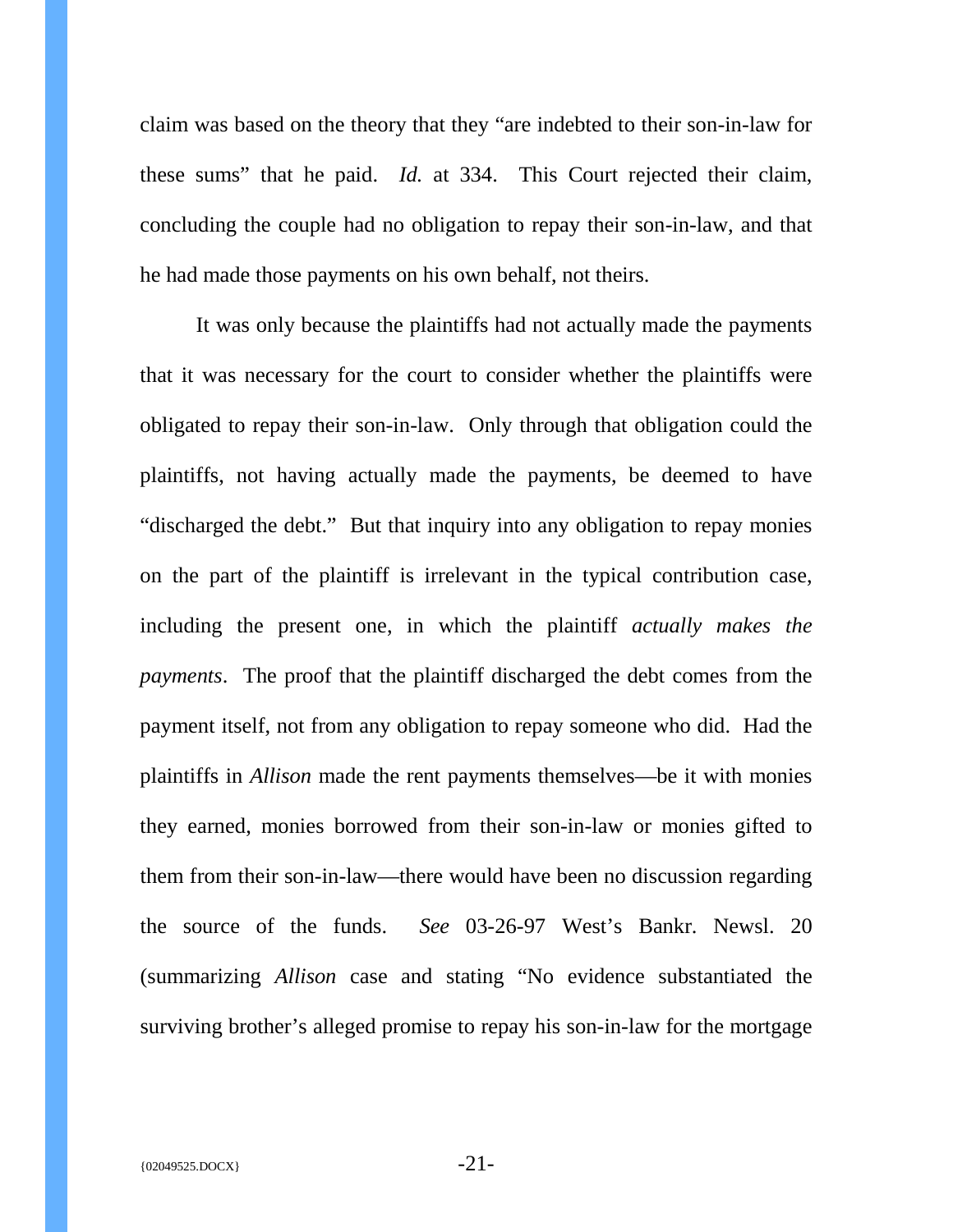payments, *or showed that he had discharged any portion of this debt*") (emphasis added).

This simple but critical distinction is enough to remove *Allison* from the discussion in the instant case. There is a second important distinction, however, pertaining to the equities of the situation in *Allison*. There the court's "skepticism" stemmed from what overwhelmingly appeared to be an effort by the parties to get something for nothing at the expense of their sister-in-law. Namely, it was the son-in-law, not the couple seeking contribution or their sister-in-law, who operated the farm for which the rent payments were due. Not only that, the son-in-law was getting a sweetheart deal on that farm, making rent payments of only \$8,000 per year for a farm that "should cash rent for no less than \$42,000 per year." *Alllison* at 335. Perhaps most damningly, the son-in-law made the rent payments with proceeds from the farm's operation. All of these facts led to the inescapable conclusion that the party seeking contribution was not obligated to repay their son-in-law, and that the son-in-law had made the payments on his own behalf, not theirs. *See id.* at 335. ("Rather than assuming, as did the court of appeals, that these transactions indebted the plaintiffs to [their son-in-law] the district court instead observed 'there is something wrong with this picture.'") So suspicious, in fact, were the circumstances that they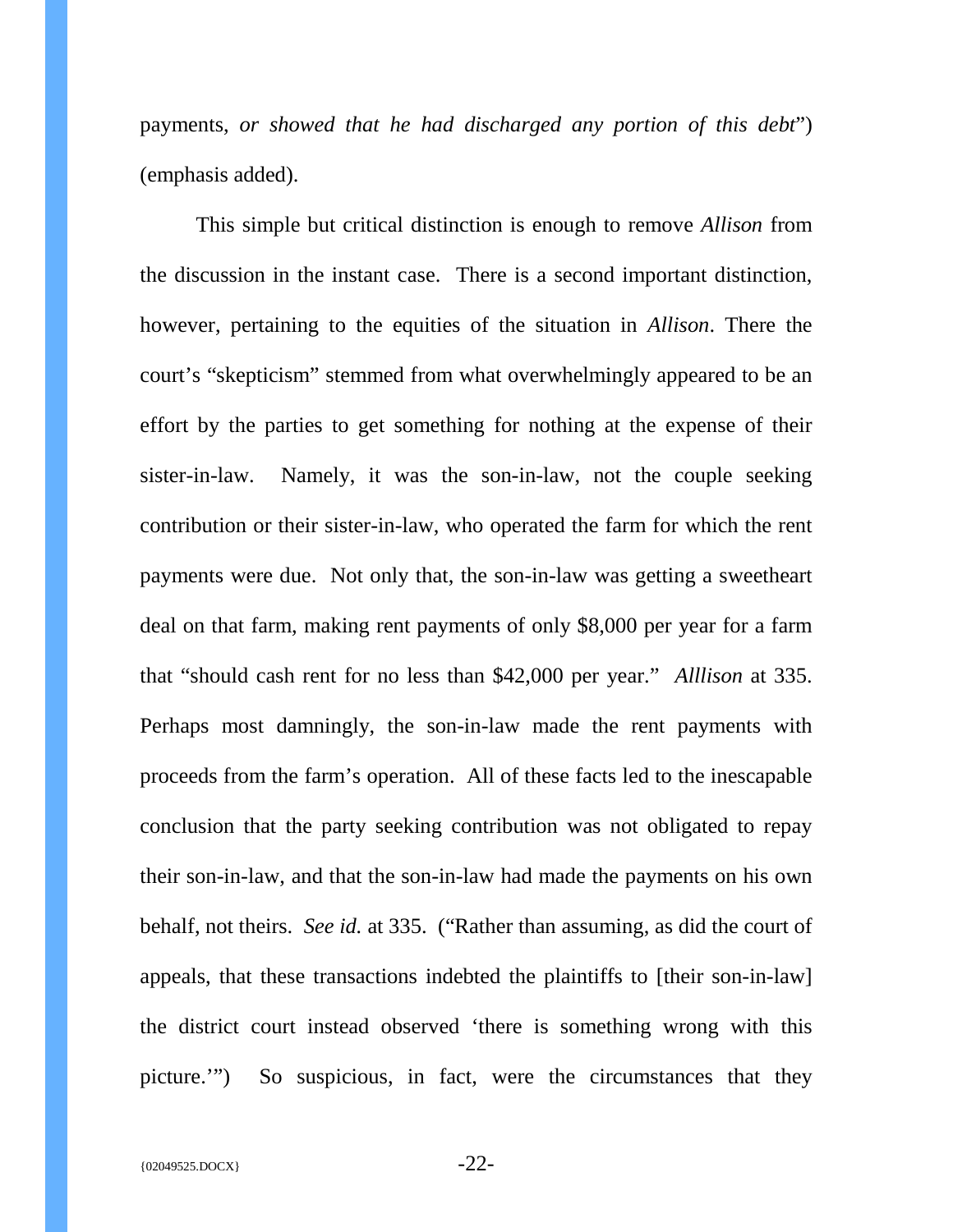"prompted the [district] court to appoint a receiver to protect the [farm] assets." *Id*. at 335.

In this case, no evidence in the record supports a finding that Plaintiffs' parents had any ulterior motive or involvement other than assisting their children. There was further no evidence that the monies Plaintiffs' parents transferred to their children's accounts was derived from the proceeds of CCS. Unlike the son-in-law in *Allison* who was deeply involved in the farm, here the Plaintiffs' parents have nothing to do with CCS. In other words, there is no basis for the sort of skepticism or scrutiny that surrounded the claim in *Allison*. [18](#page-27-0) 

The legal and factual distinctions between this case and *Allison* are not merely form over substance. A person can only actually make the payment, as the Plaintiffs did in this case, if the money has actually been

<span id="page-27-0"></span><sup>&</sup>lt;sup>18</sup> The most generous interpretation that could be said of the district court's findings in this regard is that it found both Alex and Tatiana had been inconsistent in terms of whether they labeled the transfers as loans or gifts. However, that inconsistency in the labels the Plaintiffs provided, when pressed by lawyers to pick one and only one, does not change the fact that their testimonies were consistent in describing the underlying nature of the transfers: that they got the monies for their parents, they felt obligated to use the monies for the reason for which they received it and their parents transferred it, and they felt obligated to pay the monies back although they had not yet done so. The legal label that best fits those the facts of those transactions is surely not something lay people should be expected to know and get right. Even the district court, under these facts, ascribed loan-like features and gift-like features to these transactions.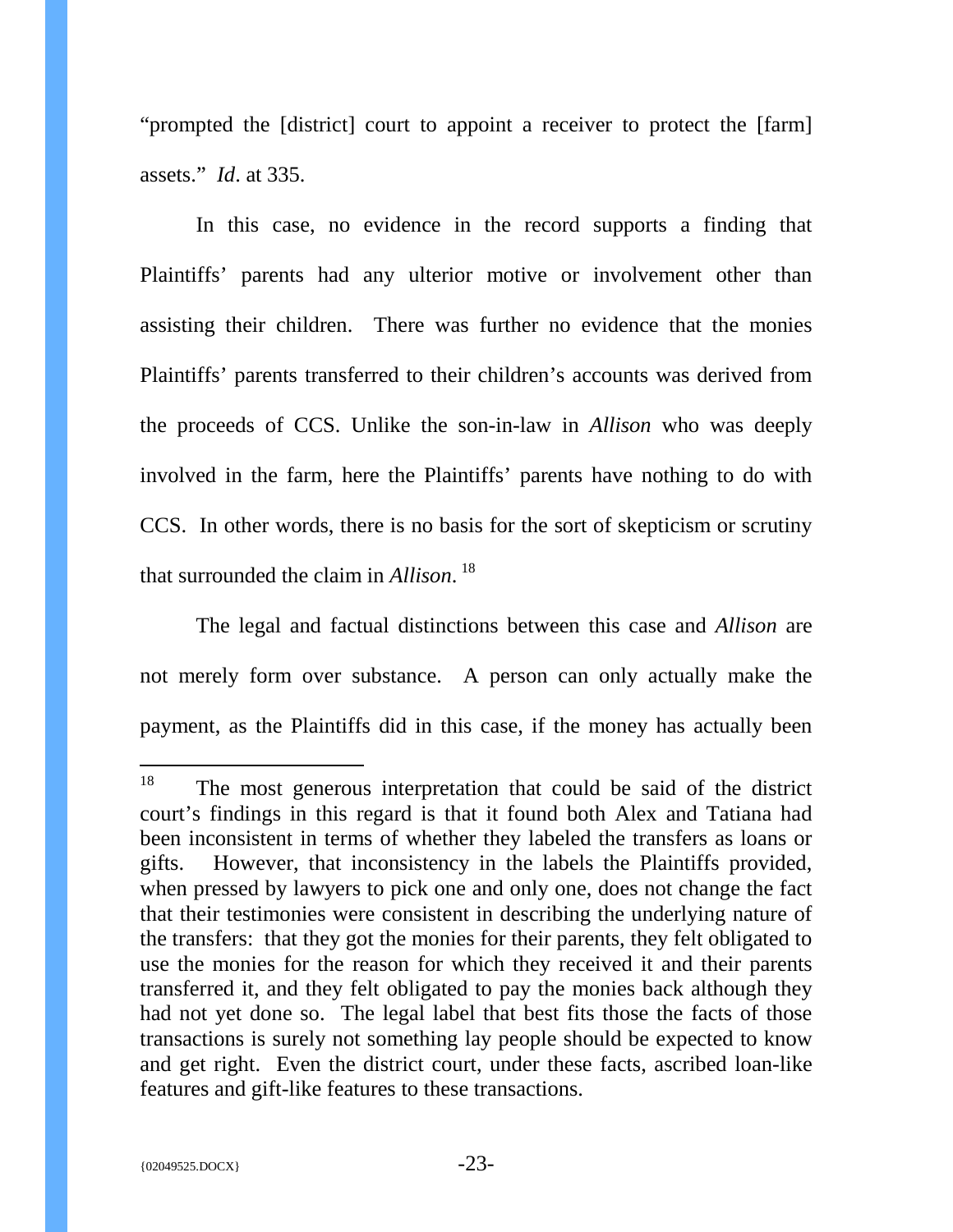transferred to them. That transfer is substance – it shows, unequivocally, whose money was used to make the payment. That the money originated from someone else does not matter because title to those funds was transferred. If, as in *Allison*, the funds were never transferred to the party that seeks contribution, the question arises whether the party seeking contribution has or, in that case, will be obligated to "discharge[] the common debt." Because the money has not touched the hands of the party that seeks contribution, the relationship between the paying party, the plaintiff, and the debt obligation is less than clear and subject to manipulation. It is one thing for a person to say someone owes them money, which requires nothing more than words on their part, and another thing entirely for that person to outright transfer funds to someone. That distinction is critical in Iowa contribution law: Had the party seeking contribution in *Allison* actually made the payments, even if they did so with money transferred to them from their "sketchy" and decidedly self-interested son-in-law, *Allison* would have been a different case.

For these reasons, *Allison* cannot be read as carving out a broad exception to contribution doctrine based upon the source of funds used. *Allison* simply has no application in this case. Indeed the two Iowa appellate cases that cite to *Allison* are factually much like *Allison* and much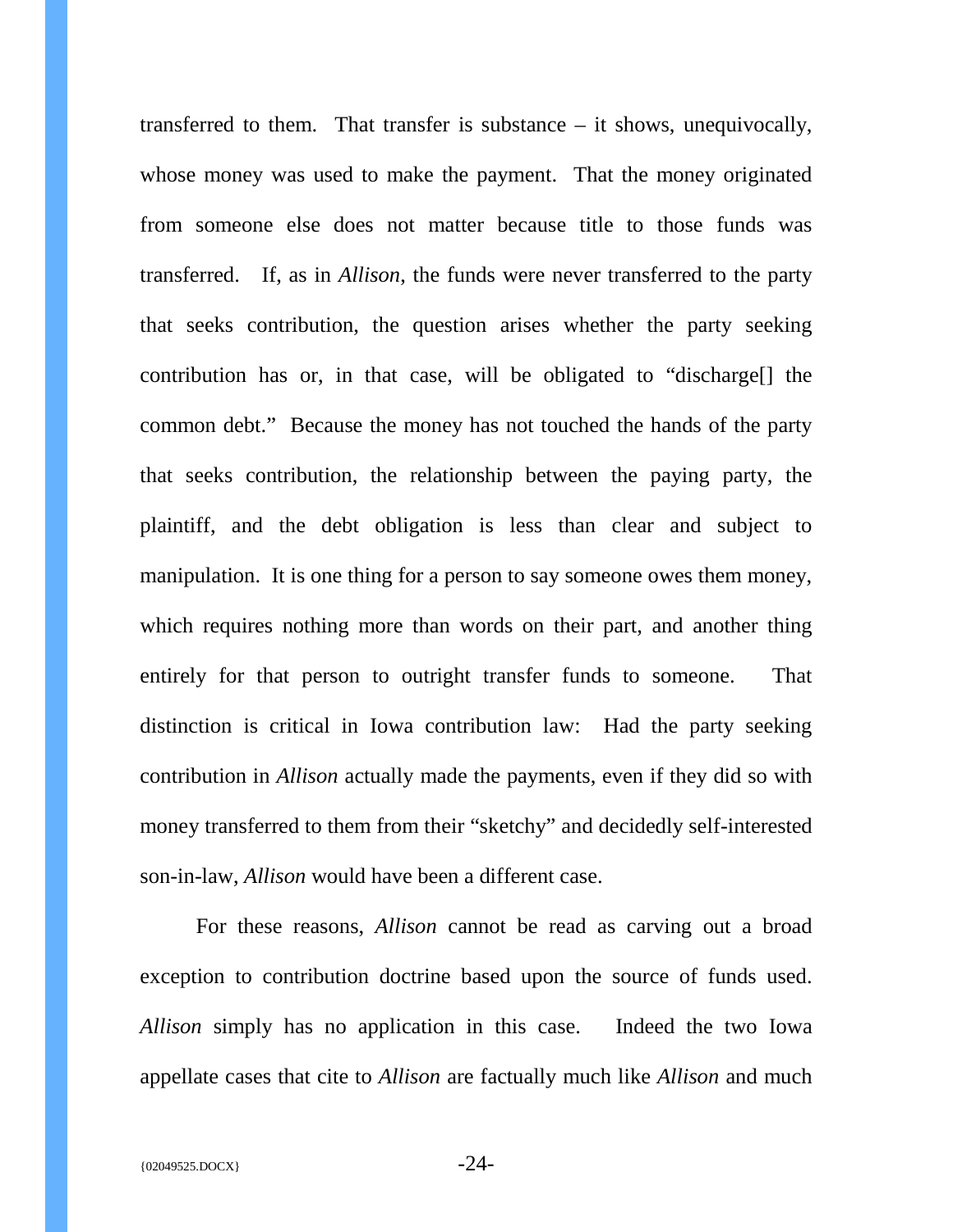unlike the instant case: They involve parties seeking contribution who did not make payments but claimed a right to contribution based on their obligation to do so. *See Blair v. Werner Enterprises,* 675 N.W.2d 533 (Iowa 2004) (rejecting contribution claim where party had not made the payment and did not have a joint obligation)*; Hansen v. Lanes*, 695 N.W.2d 333 (Table), 2004 WL 2947947 (Iowa Ct. App. 2004) (rejecting contribution claim where party had not actually made the payment and, as a matter of law, would not be obligated to make any payments on the debt). In all of these cases, there was no actual transfer of money to the party seeking contribution, so that party had the uphill battle of proving that despite not making the payments, it was or would be legally obligated to repay the actual payor (who had impliedly made the payments on its behalf). When, in contrast, the party that seeks contribution personally made the payments, no inquiry into the source of funds is necessary.<sup>19</sup>

<span id="page-29-0"></span><sup>&</sup>lt;sup>19</sup> The other case cited in the court's ruling, a 1918 case from California, is inapposite for much the same reasons that *Allison* is. Namely, in *San Joaquin Valley Bank v. Gate City Oil Co.*, 173 P. 781 (Cal. Dist. Ct. App. 1918), the monies used to make the payments did not actually belong to the plaintiff and were not actually transferred to him. Rather, the plaintiff engaged in a scheme, along with others, to make it appear as if the payments were coming from the plaintiff's account when actually the plaintiff did not have control over those monies. *Id.* at 785. The payments came from an account specifically created to make it appear that the plaintiff had control over the monies and was making the payment. In addition, also similar to *Allison*, the person who actually was making the payment was doing so for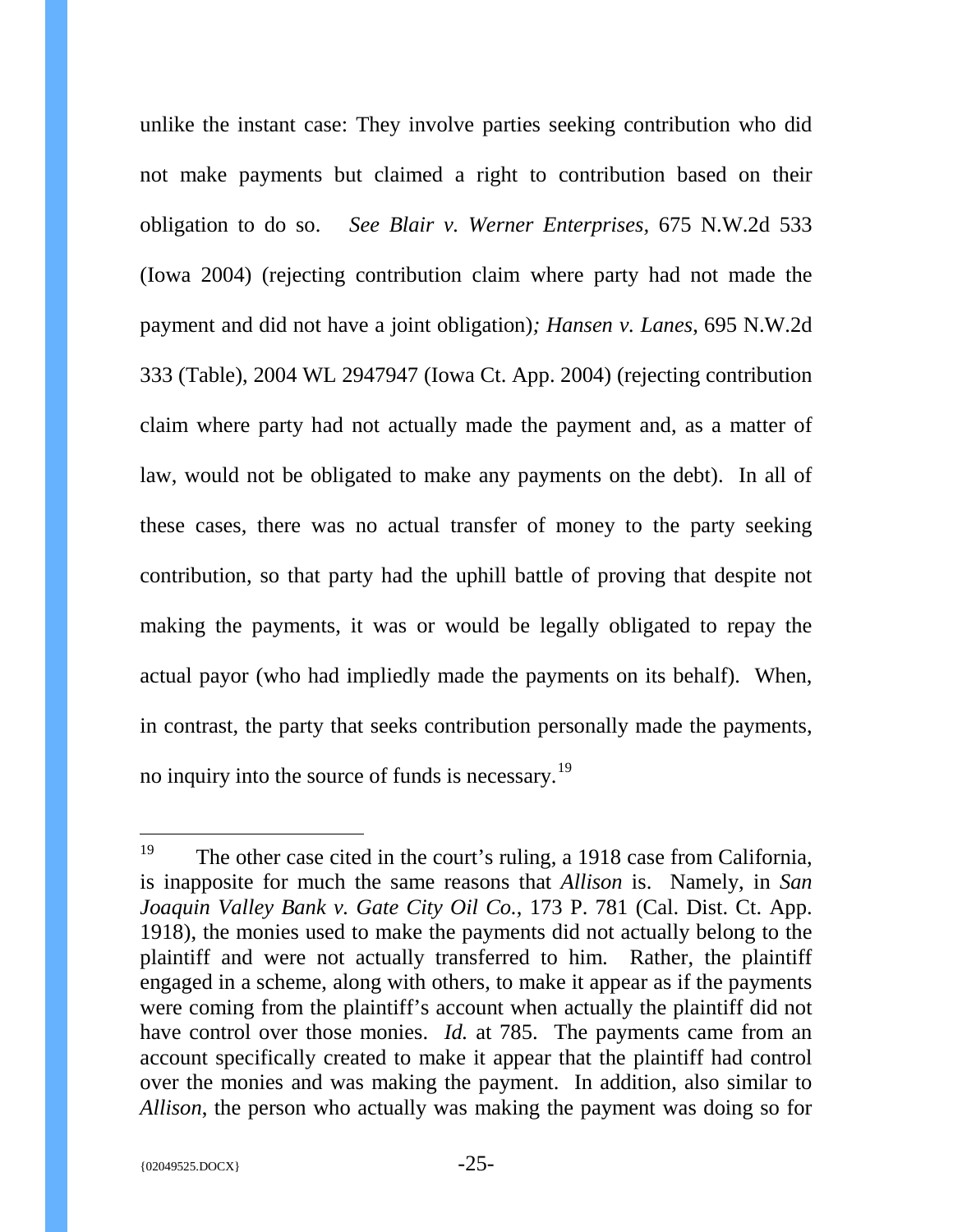Besides misconstruing *Allison*, the district court's ruling also directly contravenes the purpose of contribution law because it permits the Defendants to be unjustly enriched at the expense of the Plaintiffs. "Iowa recognizes the right of contribution as an equitable claim to prevent unjust enrichment." *Shcharansky v. Shapiro,* 842 N.W. 2d 387 (Table), 2013 WL 6116883, at \*5 (Iowa Ct. App. 2013) (citing *[Hills Bank & Trust Co. v.](https://a.next.westlaw.com/Link/Document/FullText?findType=Y&serNum=2019817892&pubNum=595&originatingDoc=I1ba9a845531c11e3a341ea44e5e1f25f&refType=RP&fi=co_pp_sp_595_772&originationContext=document&transitionType=DocumentItem&contextData=(sc.Search)#co_pp_sp_595_772)  Converse,* [772 N.W.2d 764, 772–73 \(Iowa 2009\)\)](https://a.next.westlaw.com/Link/Document/FullText?findType=Y&serNum=2019817892&pubNum=595&originatingDoc=I1ba9a845531c11e3a341ea44e5e1f25f&refType=RP&fi=co_pp_sp_595_772&originationContext=document&transitionType=DocumentItem&contextData=(sc.Search)#co_pp_sp_595_772). The district court's ruling results in the Defendants getting a six-figure windfall by having their portion of the debt paid off.

#### **CONCLUSION**

<span id="page-30-0"></span>For the foregoing reasons, the Plaintiffs ask this Court to:

(1) Reverse the district court's judgment;

(2) Direct that judgment be entered in the amount of \$8,446.90 against each of the Defendants together with interest at the statutory rate from the filing of the claim on January 10, 2011 in favor of Plaintiff Alexander Shcharansky against the Defendants Vadim Shapiro, Boris Pusin, Ilya Markevich, Alex Komm, and Dmitry Khots on Alex's contribution claim;

his own benefit, not for the benefit of the plaintiff, negating the concept that it was a gift or that plaintiff was the one discharging the debt. *Id.*

 $\overline{a}$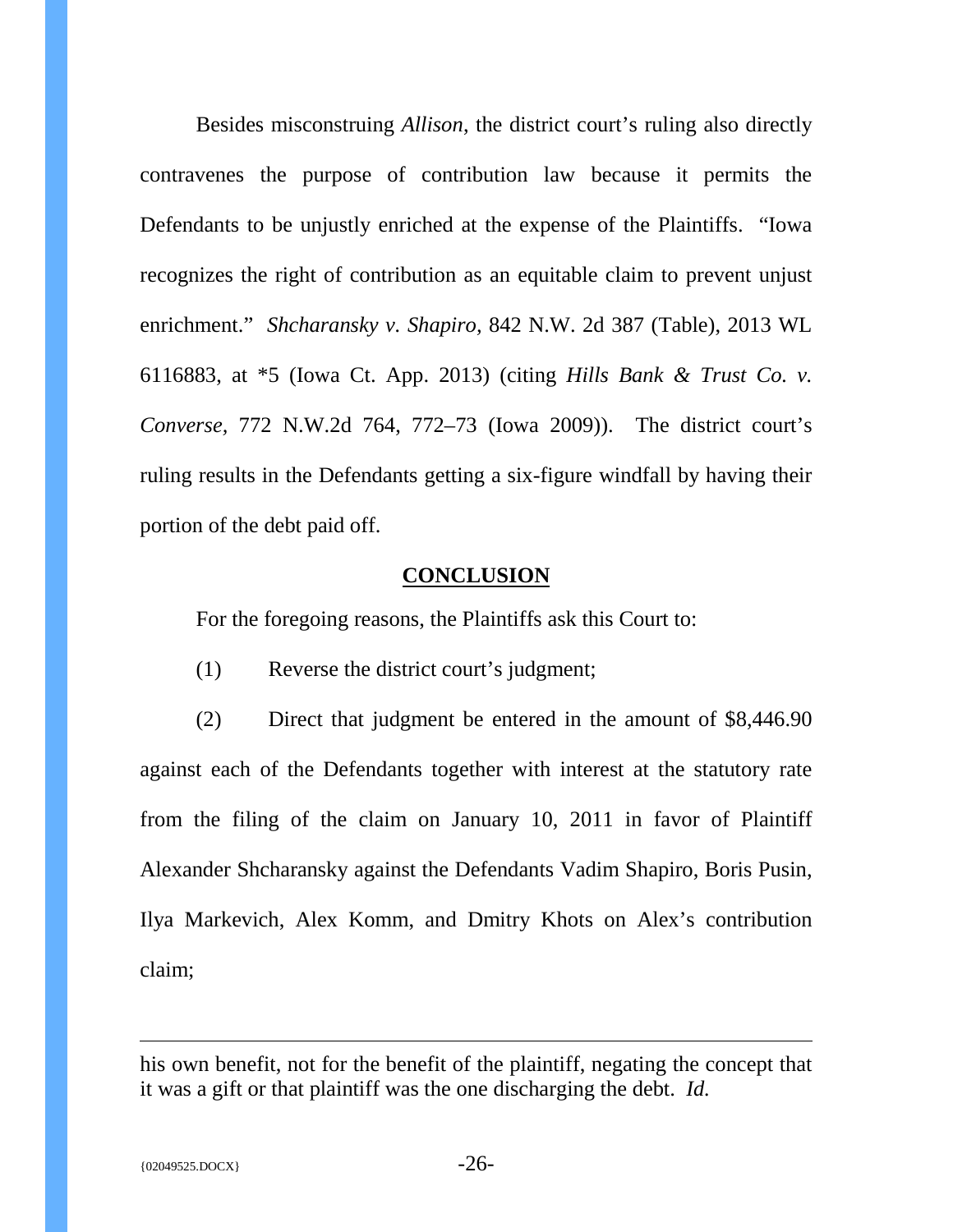(3) Direct that judgment be entered in the amount of \$35,328.69 against each of the Defendants together with interest at the statutory rate from the filing of the claim on January 10, 2011 in favor of Plaintiff Tatiana Shcharansky against the Defendants Vadim Shapiro, Boris Pusin, Ilya Markevich, Alex Komm, and Dmitry Khots on Tatiana's contribution claim;

(4) Assess trial court costs and appeal costs jointly and severally to Defendants Vadim Shapiro, Boris Pusin, Ilya Markevich, Alex Komm, and Dmitry Khots; and

(5) Remand this case to the district court for proceedings on the counterclaim, cross-claim, and third-party petition.

# **REQUEST FOR ORAL ARGUMENT**

<span id="page-31-0"></span>Plaintiffs-appellants' request to be heard orally on this appeal.

THE WEINHARDT LAW FIRM

Jun Mott

By \_\_\_\_\_\_\_\_\_\_\_\_\_\_\_\_\_\_\_\_\_\_\_\_\_\_\_

Mark E. Weinhardt AT0008280 Danielle M. Shelton AT0007184 2600 Grand Avenue, Suite 450 Des Moines, IA 50312 Telephone: (515) 244-3100 mweinhardt@weinhardtlaw.com dshelton@weinhardtlaw.com

ATTORNEYS FOR PLAINTIFFS-APPELLANTS